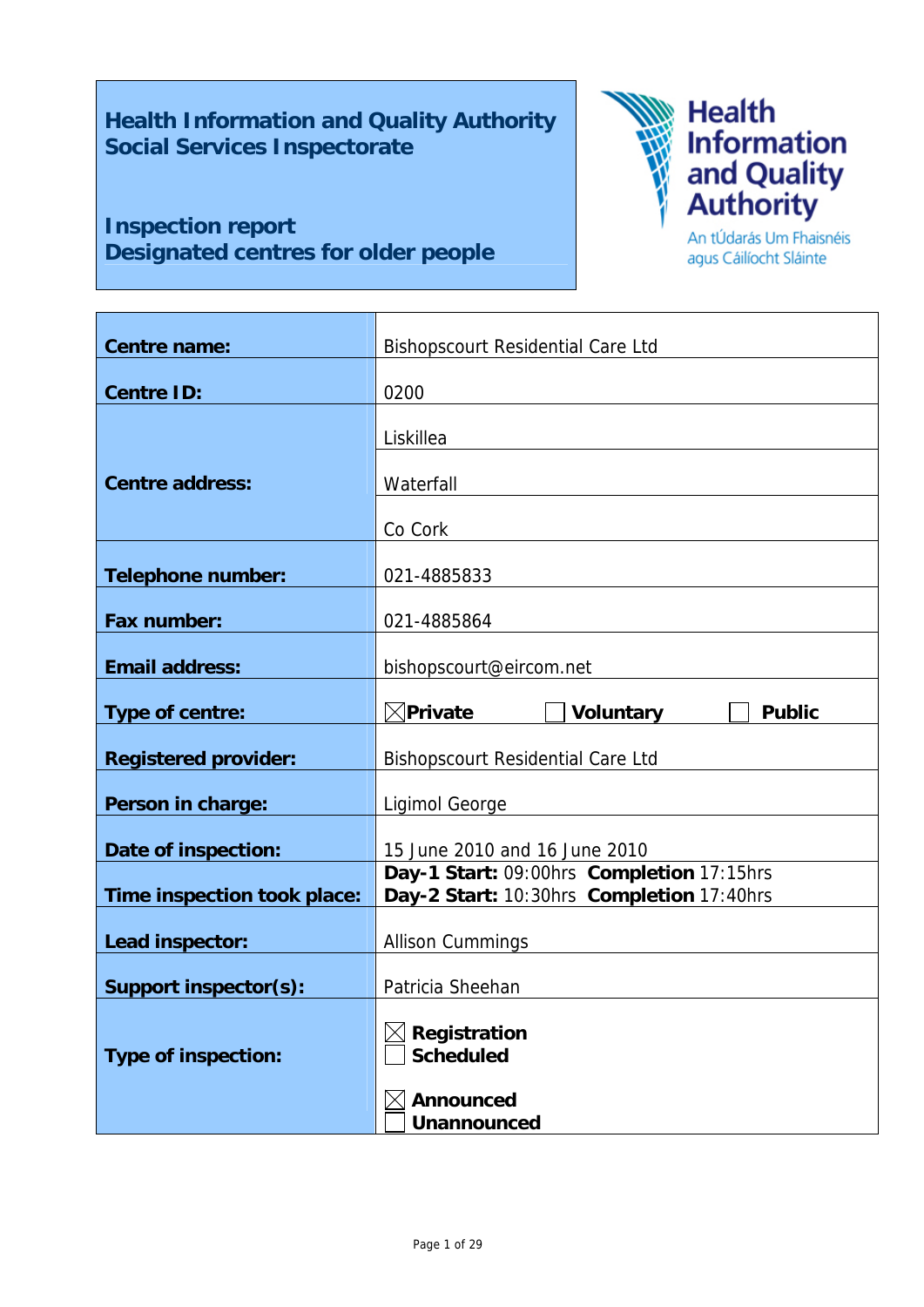# **About inspection**

The purpose of inspection is to gather evidence on which to make judgments about the fitness of the registered provider and to report on the quality of the service. This is to ensure that providers are complying with the requirements and conditions of their registration and meet the standards; that they have systems in place to both safeguard the welfare of service users and to provide information and evidence of good and poor practice.

In assessing the overall quality of the service provided, inspectors examine how well the provider has met the requirements of the Health Act 2007, the Health Act 2007 (Care and Welfare of Residents in Designated Centres for Older People) Regulations 2009 (as amended) and the National Quality Standards for Residential Care Settings for Older People in Ireland under the following topics:

- 1. Governance and leadership: how well the centre is organised.
- 2. The quality of the service.
- 3. How well the healthcare needs of residents are met.
- 4. Premises and equipment: appropriateness and adequacy.
- 5. Communication: information provided to residents, relatives and staff.
- 6. Staffing: the recruitment, supervision and competence of staff.

This report summarises the findings of the inspection under some or all of these topics, highlighting areas of good practice as well as areas where improvements were required as follows:

**Evidence of good practice** – this means that an acceptable standard was reached and the provider demonstrated a culture of review and improvement and aimed to drive forward best practice.

**Some improvements required** – this means that practice was generally satisfactory but there were areas that need attention.

**Significant improvements required** – this means that unacceptable practice was found.

The report also identifies minor issues, where applicable, to which the provider should give consideration to enhance the quality of the service.

**Registration inspections** are part of a process to assess whether providers are fit and legally permitted to provide a service. The registration of a designated centre is for three years. After that the provider must make an application for registration renewal at least six months before the expiration date of the current registration.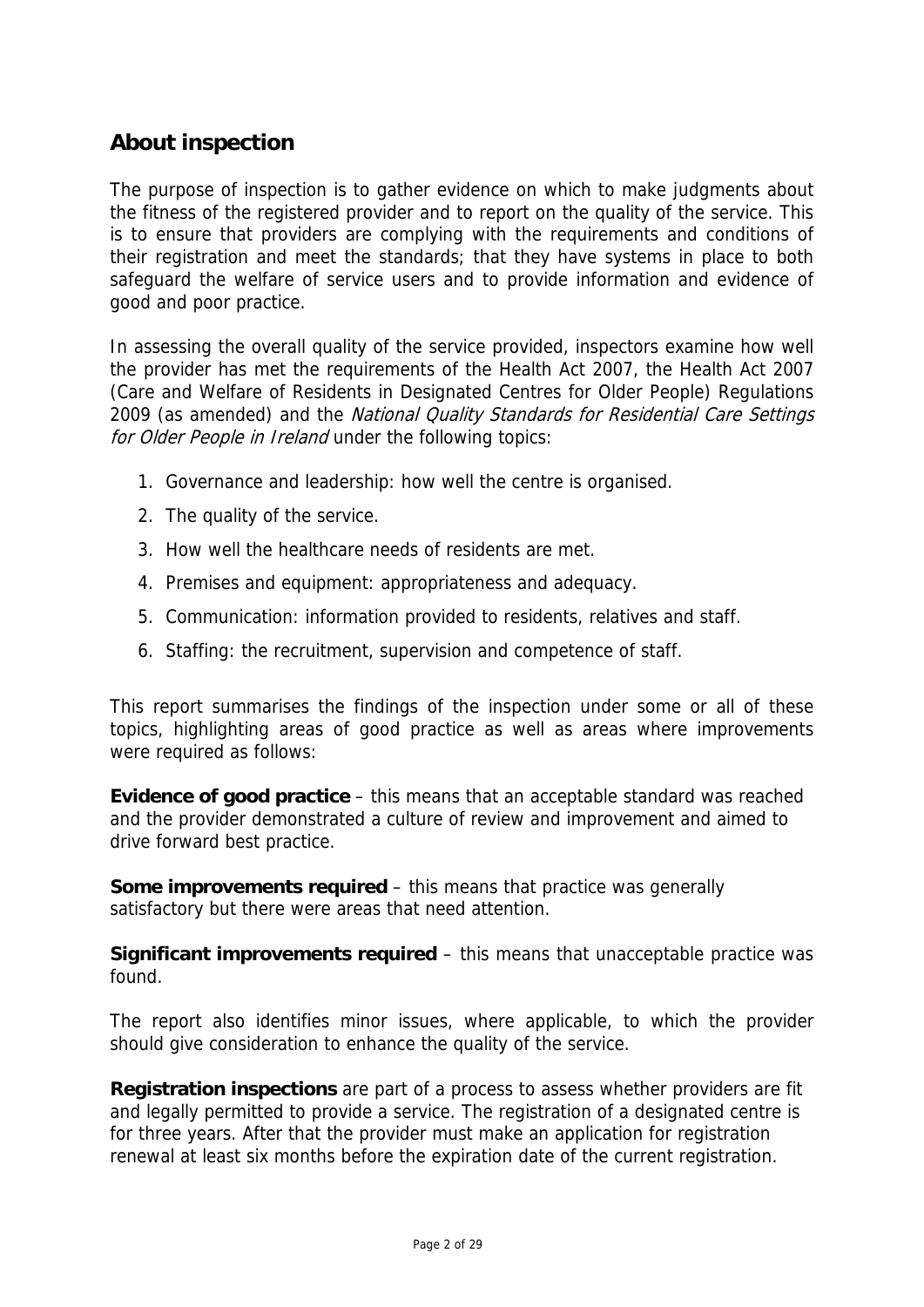New providers must make an application for first time registration six months prior to the time the provider wishes to commence.

In controlling entry to service provision, the Chief Inspector of Social Services is fulfilling an important regulatory duty under section 40 of the Health Act 2007. Part of this duty is a statutory discretion to refuse registration if the Chief Inspector is not satisfied about a provider's fitness to provide services, or the fitness of any other person involved in the management of a centre.

The registration inspection is one element for the Chief Inspector to consider in making a proposal to the provider in respect of registration. Other elements of the process designed to assess the provider's fitness include the information provided in the application to register, the Fit Person self-assessment and the Fit Person interviews. Together these elements are used to assess the provider's understanding of, and capacity to, comply with the requirements of the regulations and the Standards. Following assessment of these elements, a recommendation will be made to the Chief Inspector and the formal legal process for registration will proceed. As a result, this report does not outline a final decision in respect of registration.

The report is available to residents, relatives, providers of services and members of the public, and is published on our website www.hiqa.ie.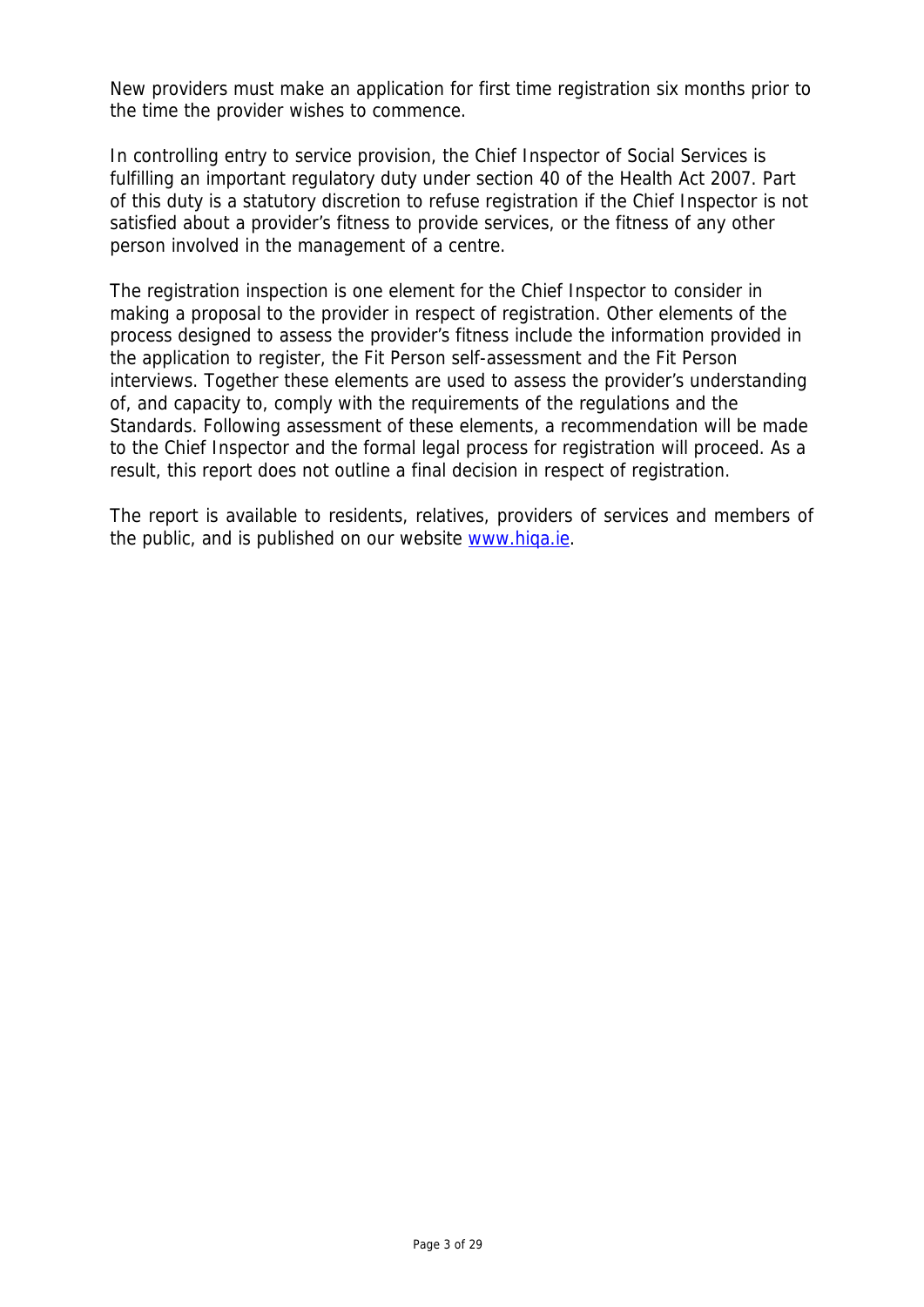# **About the centre**

#### **Description of services and premises**

Bishopscourt Residential Care Ltd. has a capacity for 60 residents and caters for older people, including dementia, but excluding those with challenging behaviour. They also provide respite and convalescent care to older people. At the time of inspection there were 60 older people in residence. There were 24 residents with dementia.

It is a single-storey, purpose built centre situated on three acres of land. At the front of the building, there are landscaped gardens and footpaths for residents and visitors to go for walks. There is also plenty of car parking space.

There are two wings: Heather and Fuschia. In the Fuschia wing there are 30 single bedrooms. In the Heather wing there are 12 twin and six single bedrooms. All rooms have an en suite shower, toilet and wash-hand basin. There is one assisted toilet near communal areas. A nurses' station is located in each wing.

There are four internal sitting rooms as well as secure outdoor gardens with seating which can be accessed from the Heather wing. There is also a covered walkway approximately 50 metres long that links each end of the Heather wing. The ledges contain potted plants brought in from home by residents. The dining room is located centrally and is divided into two areas for those who need assistance and those who eat independently it is secured by key-pad entry. The kitchen is directly off the dining room. There is a dedicated room for the hairdresser to attend to residents' appointments. It is fitted with two sinks and a bath (the bath is not used).

### **Location**

Bishopscourt Residential Care Ltd. is located within a cluster of houses in a rural setting off the N71 heading west from Cork city to Bandon. It is four miles from Bishopstown. Access is via a narrow road and the centre is well signposted.

| Date centre was first established: | 1998 |
|------------------------------------|------|
| Number of residents on the date of |      |
| inspection                         | 60   |
| Number of vacancies on the date of |      |
| inspection                         |      |

| Dependency level of<br>current residents | <b>Max</b> | <b>High</b> | <b>Medium</b> | Low |
|------------------------------------------|------------|-------------|---------------|-----|
|                                          |            | 14          | 41            |     |
| <b>Number of residents</b>               |            |             |               |     |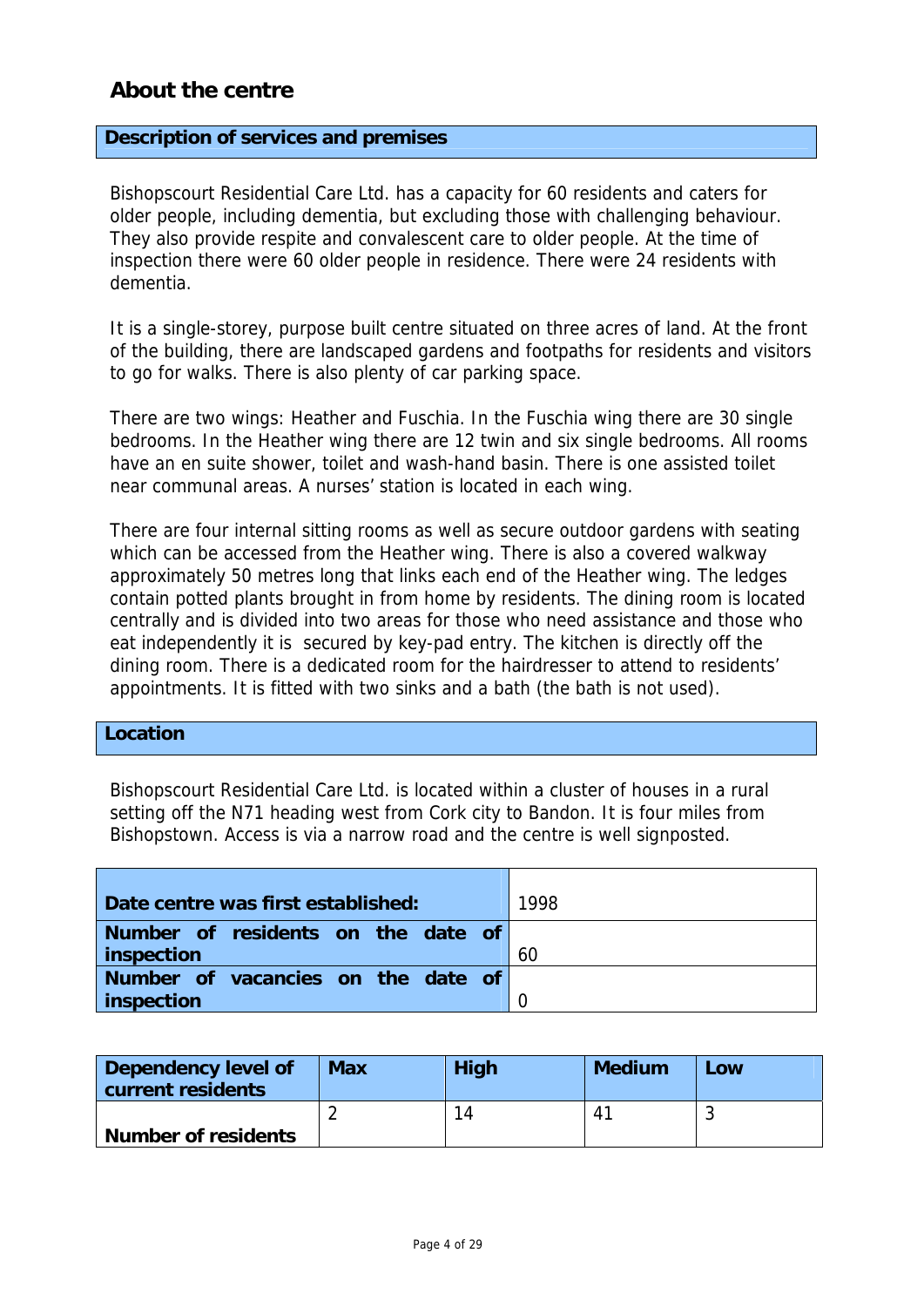### **Management structure**

Bishopscourt Residential Care is a limited company with four directors. Catherine O'Connor was recently nominated by the directors as Register Provider. Another director, Patricia O'Sullivan, works as a staff nurse at the centre. The other two directors have no operational role in the running of the business other than major decision making such as the approval of significant amounts of expenditure.

The Person in Charge is Ligimol George. She has been acting in this capacity since February 2010 when the previous Person in Charge resigned. The provider informed inspectors that the recruitment process is complete and that a new person in charge will commence employment in September 2010.

The company has been in operation since 1998 when it purchased what was then a 20 bed facility. It has expanded in two stages up to 32 beds, and now 60 beds.

There are 45 members of staff in total. All carers and nurses report to the person in charge. In her absence, these staff report to a senior nurse, Lincy Thomas. All other staff report to the provider.

| <b>Staff</b><br>designation                                  | <b>Person</b><br>in<br>Charge | <b>Nurses</b> | Care<br>staff | Catering<br>staff | <b>Cleaning</b><br>and<br>laundry<br>staff | <b>Admin</b><br>staff | <b>Other</b><br>staff |
|--------------------------------------------------------------|-------------------------------|---------------|---------------|-------------------|--------------------------------------------|-----------------------|-----------------------|
| <b>Number of</b><br>staff on duty<br>on day of<br>inspection |                               | 3             | 6             |                   |                                            |                       | 2                     |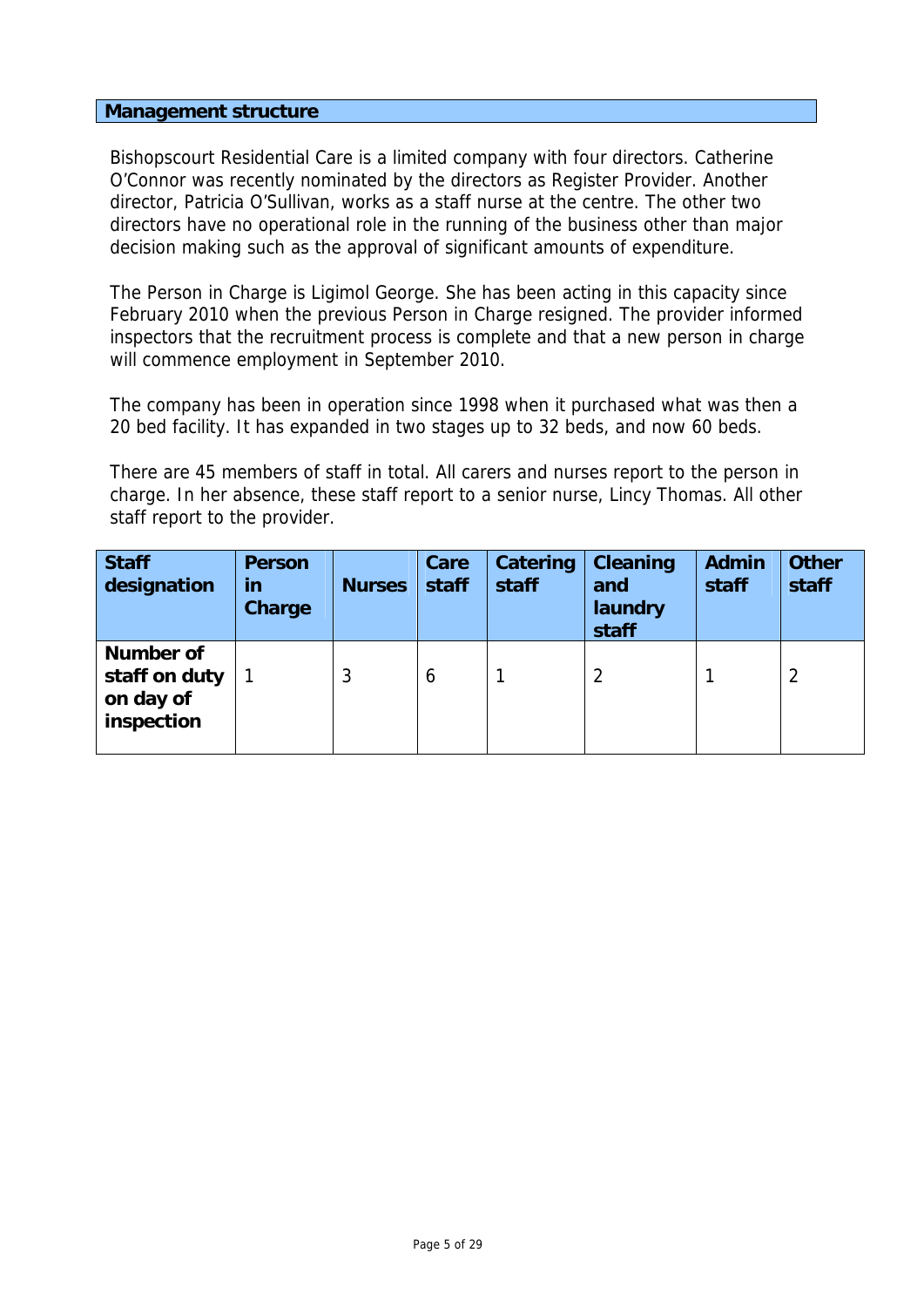# **Summary of findings from this inspection**

This was an announced registration inspection and it was carried out over two days. It was the centre's first inspection undertaken by the Health Information and Quality Authority. As part of the registration process, the registered provider had to satisfy the Chief Inspector of the Social Services Inspectorate that she was fit to provide the service and that the service will comply with the Health Act 2007 (Care and Welfare of Residents in Designated Centres for Older People) Regulations 2009 (as amended).

Inspectors met with residents, staff and relatives. They reviewed documents such as staff rosters, policies, minutes of meetings and resident care plans. They spent time sitting with residents and observing practice to gain a greater insight into residents' experience of the service.

An interview was carried out with the person in charge. She was very clear that she was providing temporary cover and that a new person in charge was due to commence employment in September 2010. She explained that she had previously deputised for her predecessor until she left in early 2010. She did not complete the "fit person" self-assessment. She was committed to the welfare and well being of the residents.

An interview was also carried out with the provider, Catherine O'Connor. The provider completed the "fit person" self-assessment. This document was reviewed by the inspectors, along with all the information in the registration application form and associated documents.

Overall, the management and staff were committed to the residents and there were good working relationships between staff and management. However, inspectors concluded that the service lacked strong leadership due to the recent changes at senior management level.

Furthermore, there were significant issues to be resolved in relation to the establishment of a quality system for reviewing and improving the quality and safety of care provided to residents, staffing levels and management of complaints. Other significant improvements are required in relation to restraint practices, the management of allegations of elder abuse, medication management, staff qualifications and training.

A number of other improvements are required. These relate to:

- processes for the safekeeping of residents' finances
- **F** residents' dining experience
- **Care planning for residents' social needs**
- **access to a dietician**
- **F** referrals made to peripatetic services
- visual elements of the premises for residents with cognitive impairment
- **information to be obtained with respect to staff working in the centre.**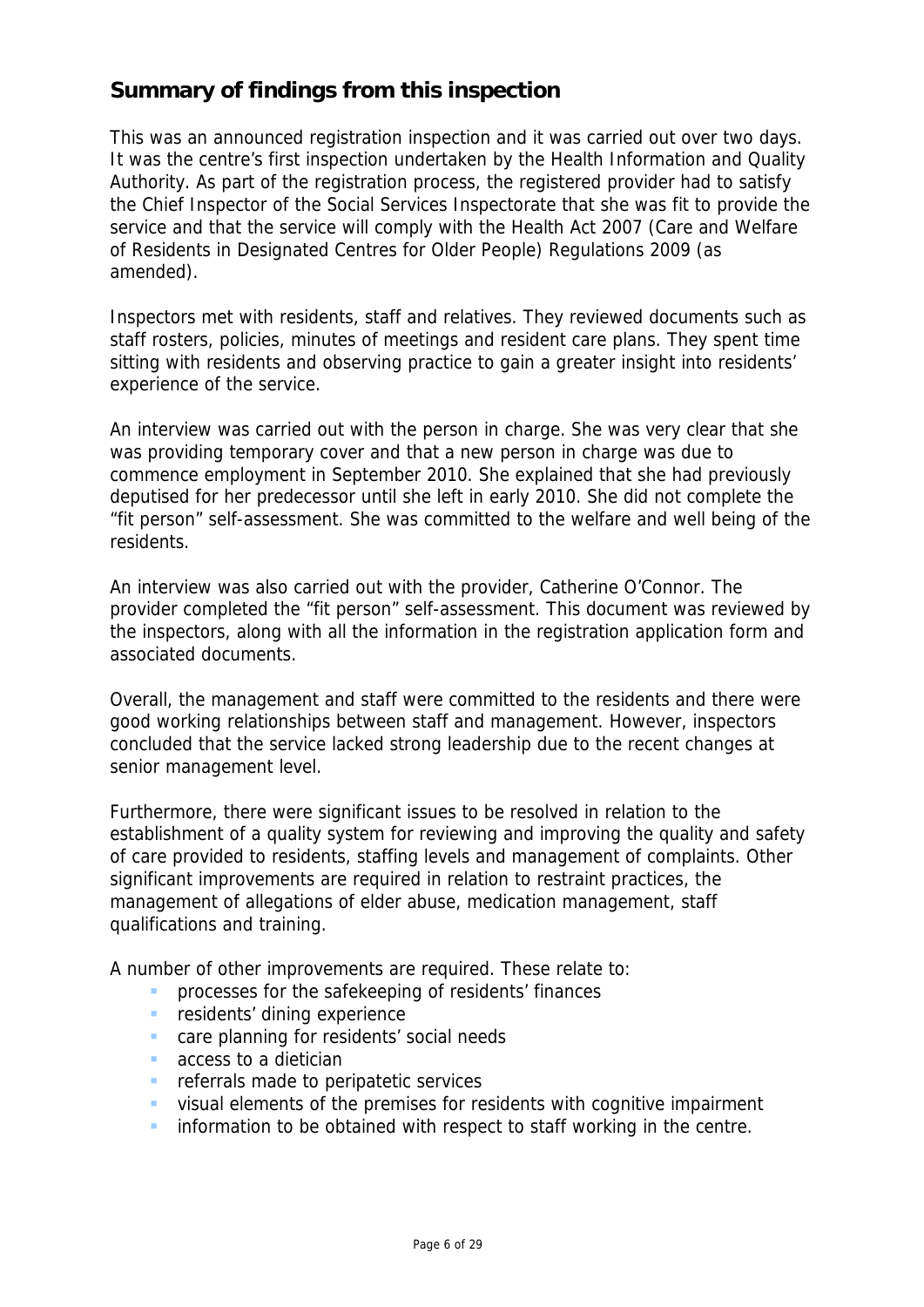These issues are addressed in the Action Plan and recommendations at the end of this report.

**Comments by residents and relatives** 

Inspectors received written feedback from eight residents and six relatives prior to the inspection. Inspectors also met with five residents and one relative during the inspection and their responses provided valuable information on their experiences in the centre.

All residents said that they felt well cared for and safe in their environment. Residents said that they enjoyed playing cards, listening to music, conversing with other residents, reading the paper and exercise. However, one resident said that she was bored and another resident seemed dissatisfied with her life in the centre by commenting "you can't expect too much from anything, so I accept it". When speaking with a group of residents, all four agreed that there were not sufficient staff, particularly in the mornings and evenings. One resident said that she liked to go to bed at 21:00hrs but because there were not enough staff, she was assisted to bed at 22:00hrs instead. During lunchtime, some residents complained that it took a long time to receive their meal.

Relatives said that they were satisfied with the service, providing a high level of positive feedback to inspectors.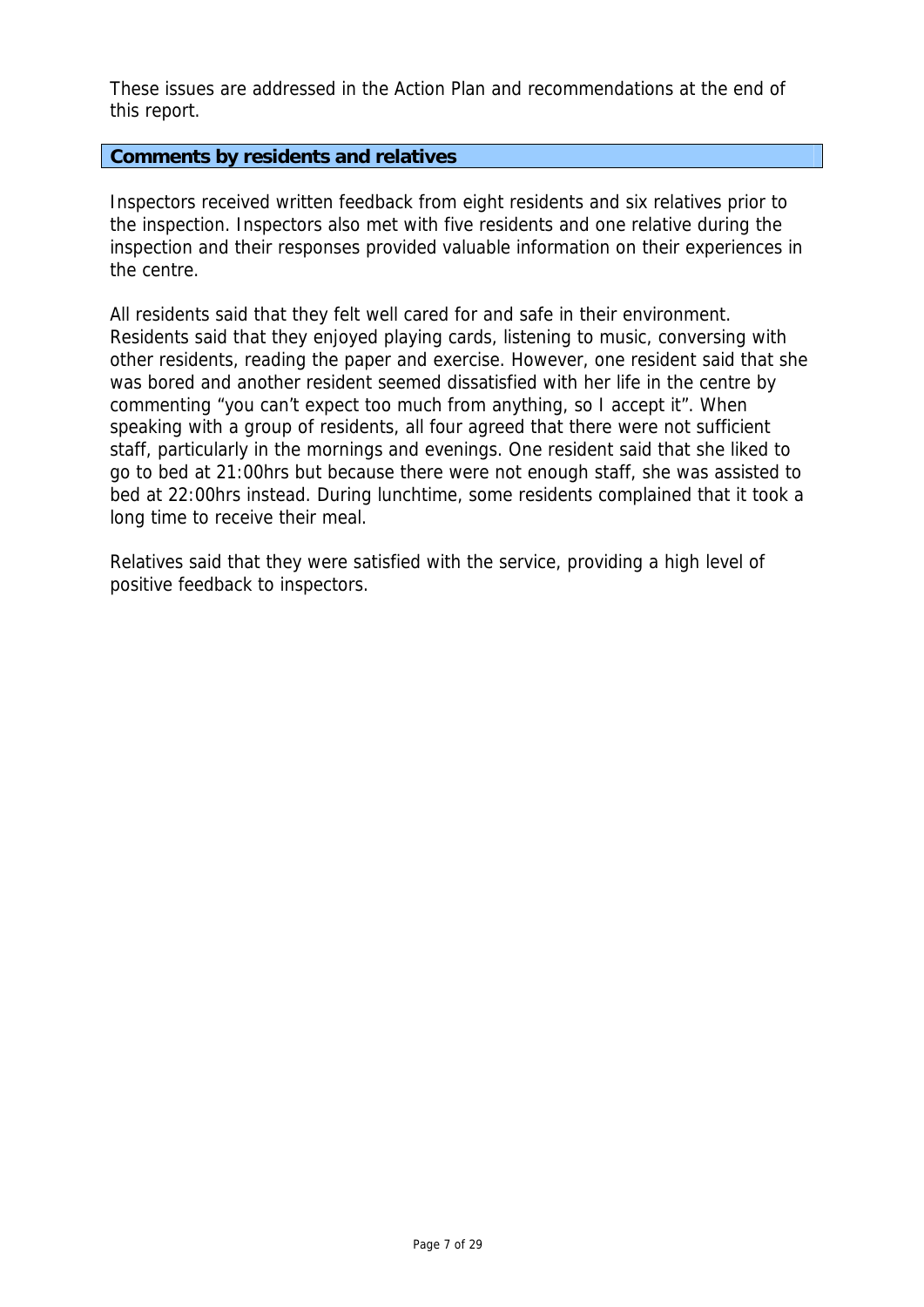# **1. Governance: how well the centre is organised**

**Outcome: The centre is well organised and managed and complies with the requirements of the Health Act 2007, the regulations and standards.** 

**Good governance involves the effective and efficient deployment of resources in accordance with the stated purpose and function of the centre. Governance includes setting clear direction for the service, a commitment to continual improvement and having a system in place to effectively assess and manage risk.** 

# **Evidence of good practice**

Although in draft form, the statement of purpose accurately reflected the services provided to residents and the range of needs that the service intends to meet. The other information contained within it was also compliant with the regulations.

There was sufficient insurance cover in place which included cover for residents' personal belongings.

Inspectors observed that the person in charge was actively involved in the care of residents and staff understood their roles. During the fit person interviews, inspectors found that the person in charge and the provider were still in the process of familiarising themselves with the legal responsibilities of their respective posts. The person in charge was acting temporarily in her role. The provider said that she had recruited another person in charge. Although a contract had not been agreed, the provider had clear expectations of the contributions to be made by the new person in charge.

An inspector met with the nominated complaints officer and was shown a system for processing and resolving complaints as per the centre procedure.

#### **Some improvements required**

Inspectors observed that there were two different systems for recording residents' money and personal belongings which was not in accordance with the written policy. This compromised their security.

# **Significant improvements required**

There were insufficient staff employed to meet the needs of residents. Inspectors met with staff who commented that they felt under pressure and constrained by time. Consequently, inspectors were informed by staff and residents that medicines were administered early morning by the night staff, disrupting residents' sleep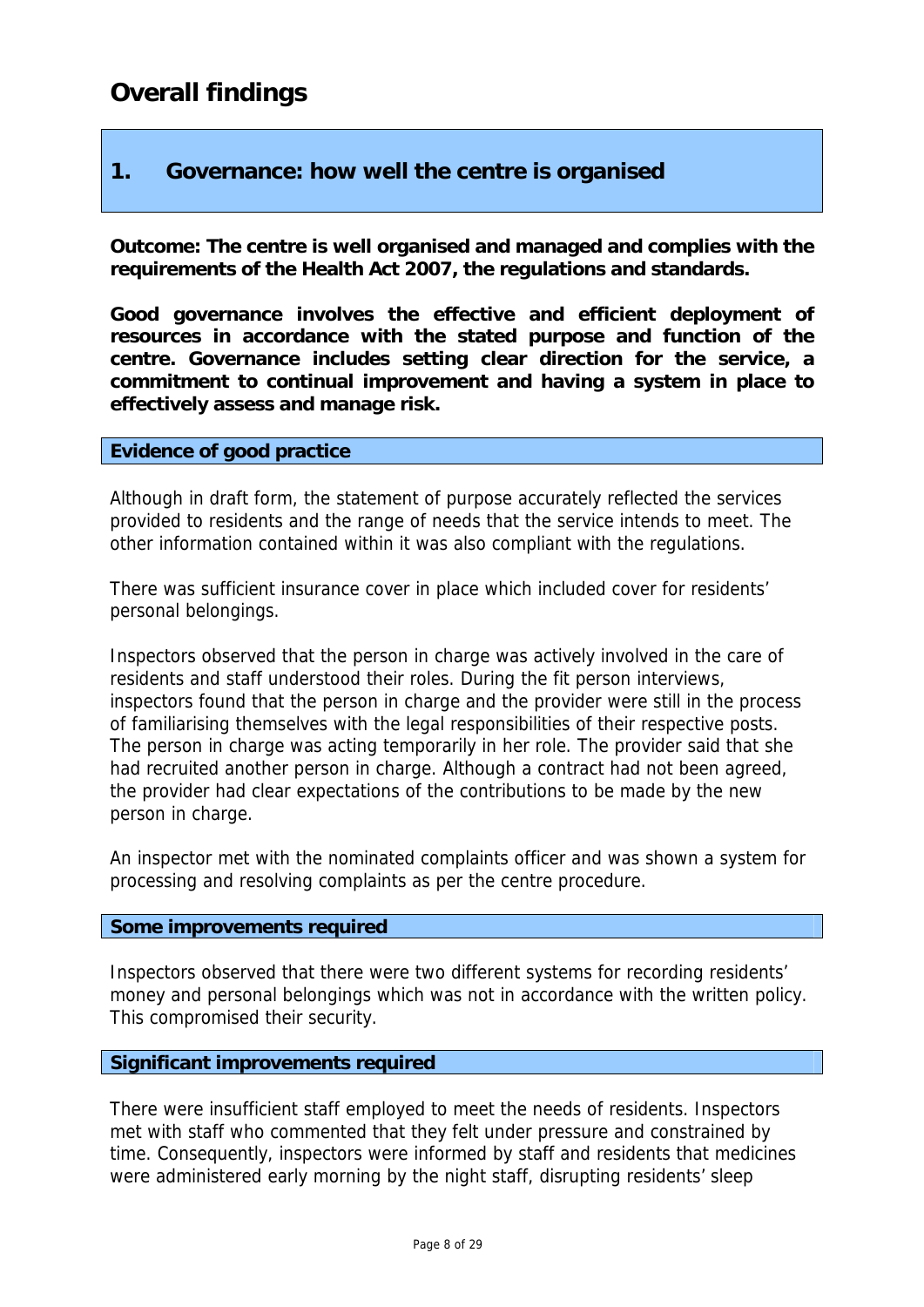patterns and overall quality of life. Records showed that one resident complained about this practice. The times were changed for this resident but, there was no evidence that this practice was reviewed or changed for the benefit of other residents. Additionally, inspectors saw that staff had little interaction with residents other than at times when direct care was provided. The roster also showed that there was one catering staff member rostered each day to prepare meals for 60 residents. Inspectors heard some residents commenting about their frustration with the length of time it took for their meal to be served, and also observed the delay.

The provider had not established a system for reviewing and improving the quality and safety of care provided to residents, including residents' quality of life.

The procedures in place for managing complaints were not effective. Inspectors met with the complaints officer and found that she was also the appeals officer. In the event that a resident appealed the outcome of a complaint, this arrangement meant that the outcome would be reviewed by the same person who did the initial investigation. Therefore, there was effectively no independent review.

On review of the complaints book and other documents, inspectors found that the complaints book was not an accurate record of all complaints made. The complaints officer explained that this was because there were three systems in operation:

- minor complaints were recorded in the resident's care plan
- major complaints were recorded in the complaints book
- other complaints were raised at residents' committee meetings and recorded in the minutes.

These different systems impacted on overall learning from complaints and limited the potential to identify trends in order to make service improvements.

Although the policy stated that where complaints are resolved locally, they should be documented in the resident's records, there was no definitive record of all complaints.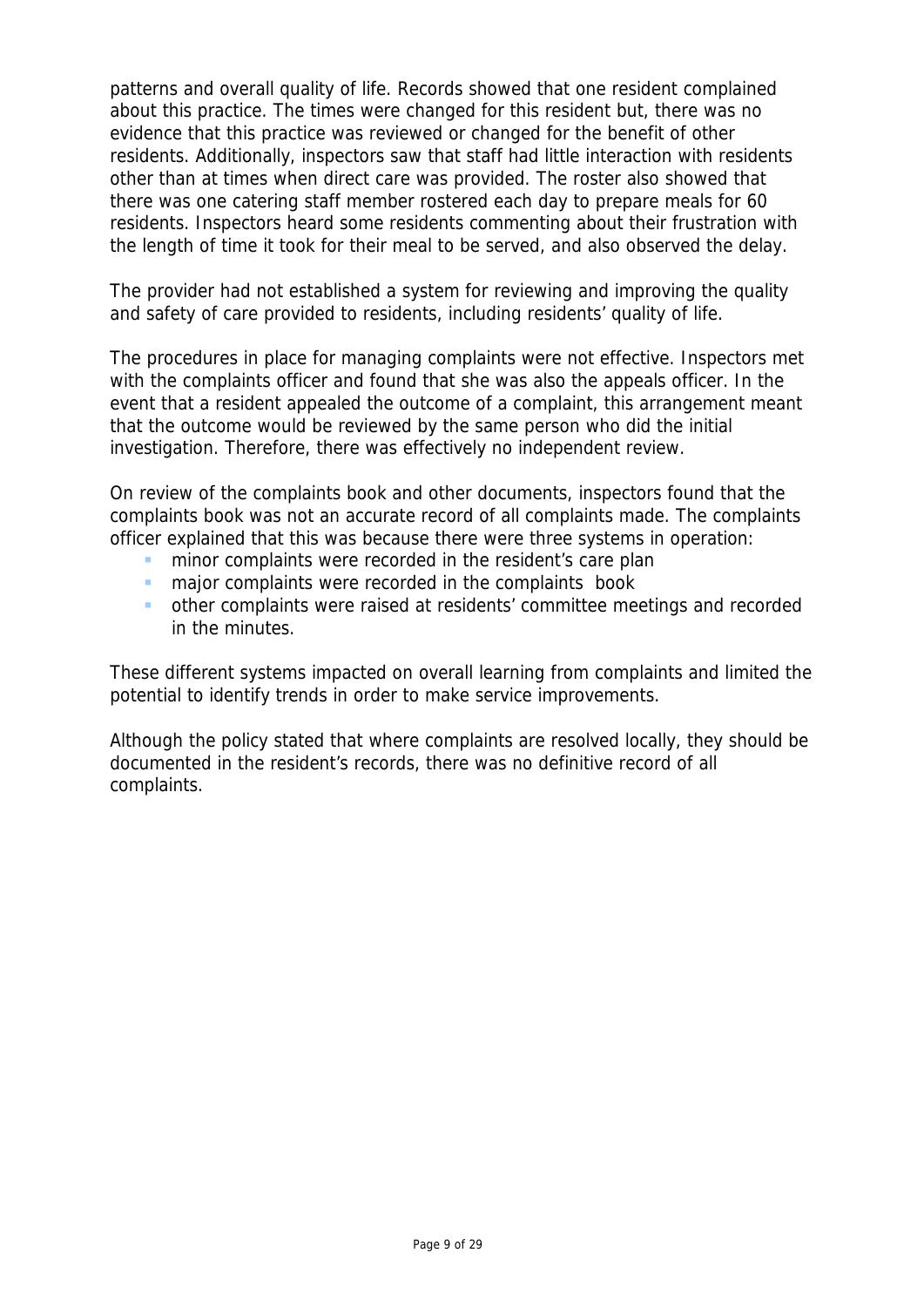# **2. Quality of the service**

**Outcome: Residents receive a good standard of service, appropriate treatment and are treated with courtesy and respect.** 

**A quality service is one where residents are protected from harm or abuse, where practice is person-centred, where rights are protected, where residents are enabled to play an active part in the centre and where management, staff and residents work together towards continuous improvement.** 

#### **Evidence of good practice**

On review of documentation, observations made and discussions with staff and residents, inspectors found evidence of good practice in the following areas:

- maintaining residents' privacy and dignity
- **arrangements for respecting residents' religious beliefs**
- a primary nurse and carer system to promote continuity of care
- progress towards volunteer involvement from the local parish to facilitate more meaningful activities such as an arts exhibition
- **F** resident enablement and participation in the running of the centre through the establishment of a regular resident's committee facilitated by an advocate
- **there were systems in place for the provider to respond to issues raised by** residents at committee meetings
- suggestion box in place for seeking residents' views on service improvements
- fortnightly mobile library service for residents
- residents' self-esteem was enhanced through a regular hair dressing service
- staff had been trained in preventing, detecting and responding to elder abuse and conveyed a good understanding of what constituted abuse.

#### **Some improvements required**

Mealtimes were not person centred or a rewarding experience for residents. The dining room could only be accessed by staff who knew the code to enter into a keypad which ensured the room remained locked at all times. The person in charge said they did this because residents and visitors were coming into the room outside of meal time. Inspectors were advised that the dining room was set for lunch by staff the night before and this suggested that the smooth running of the centre to meet the needs of staff was prioritized over the preferences of residents.

Inspectors joined residents for lunch and found that it took a long time to serve meals 50 minutes had passed before some resident's meals were served and they were not served at a similar time. The room was hot and ventilation was poor. Space was limited and inspectors observed that it was difficult for some residents to get in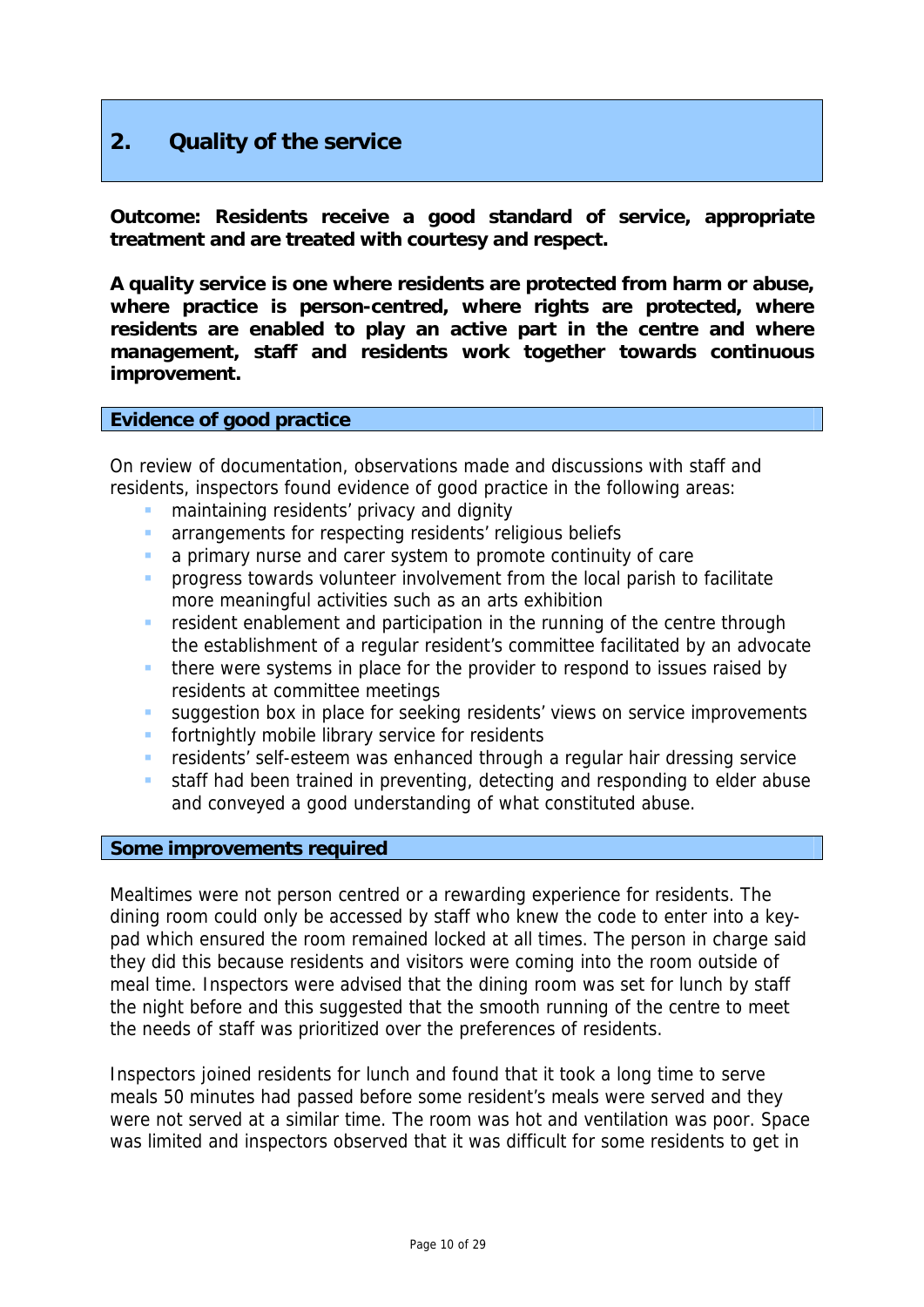and out of their chairs. Inspectors heard some residents complaining about these issues over lunch.

There was an established programme of activities that addressed lots of residents' interests and staff demonstrated a good knowledge of residents' life histories. However, care plans did not reflect the interventions that were used to meet their social needs. Furthermore, the activities co-ordinator had an understanding of meaningful activities for residents with dementia but inspectors could not determine how frequently these happened.

#### **Significant improvements required**

Restraint practices were reviewed in depth. Discussions were had with staff, observations were made and a sample of residents' records were examined. It was clear that a large number of residents were inappropriately restrained with bed rails at night in response to behavioural symptoms with nursing records stating "trying to get out of bed at night". No medical reasons had been identified or recorded which would warrant the need to initiate any form of physical restraint, and no risk assessments had been carried out to determine alternatives. Furthermore, there was no evidence that residents had consented. Rather, a relative and the resident's GP had inappropriately consented on the residents' behalf even when they were capable of consenting themselves. There was also no evidence of the duration of the restraint, regular checks on the resident or opportunities for range of movement exercises.

On 6 May 2010 a notification from the provider was received by the Authority, of an incident where two residents were extremely distressed by the challenging behaviour of another. A provider led investigation was issued by the Authority to the provider. She completed the investigation form and submitted this with further information. This included an outdated written policy for responding to allegations of abuse which was not in accordance with best practice initiatives and guidelines including the need for the resident affected to make a complaint before any investigation took place. Inspectors also confirmed that the person in charge was not aware of her legal responsibilities to complete and report the incident. Instead, it was completed by the corporate secretary who is not the person who is legally required to notify the Authority. While the issue was resolved, the manner in which it was done was not in accordance with best practice.

#### **Minor issues to be addressed**

In the care plans reviewed by inspectors, it was noted that the interventions implemented by nursing staff were not always linked to a relevant aim which impacted on the how well nursing staff could evaluate the outcome.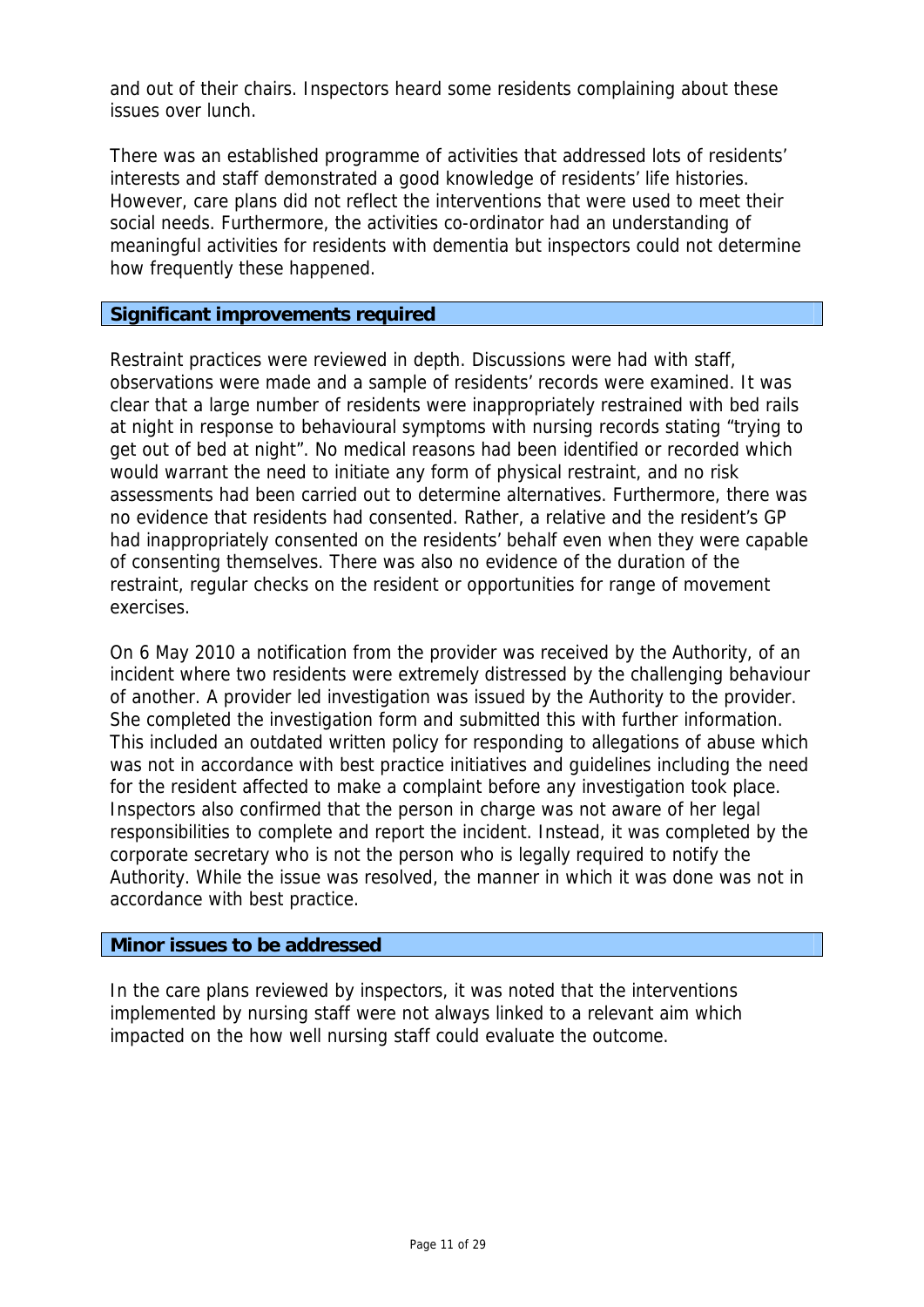# **3. Healthcare needs**

**Outcome: Residents' healthcare needs are met.** 

**Healthcare is integral to meeting individual's needs. It requires that residents' health, personal and social care needs are assessed and reviewed on an ongoing basis, within a care planning process, that is person centred. Emphasis is firmly placed on health promotion, independence and meaningful activity.** 

#### **Evidence of good practice**

On review of documentation, observations made and discussions with staff and residents, inspectors found evidence of good practice in the following areas:

- health promotion interventions including an exercise programme, access to safe outdoor areas, access to water in communal areas, residents being encouraged to walk with the assistance of staff
- safe medication administration included photographic identification of residents
- **F** regular GP and pharmacist review and six monthly pharmacy audits
- **EXECCUTE:** effective assessment and monitoring of wounds
- a four weekly rotation of the menu, healthy snacks offered and effective communication between nursing and catering staff which resulted in a good knowledge of residents' likes and dislikes and special requirements
- adequate access to specialist services including gerontology, speech and language therapy, occupational health, physiotherapy and audiology.

#### **Some improvements required**

Residents did not have access to a dietician. However, inspectors were informed by the provider there were formal plans for this, particularly for one resident who needed a weight reduction plan.

There was no record of referrals made to peripatetic services.

#### **Significant improvements required**

There were no arrangements in place to audit medication management practices. Additionally, there was no procedure for pro re nata (as required) medication prescribing and administration.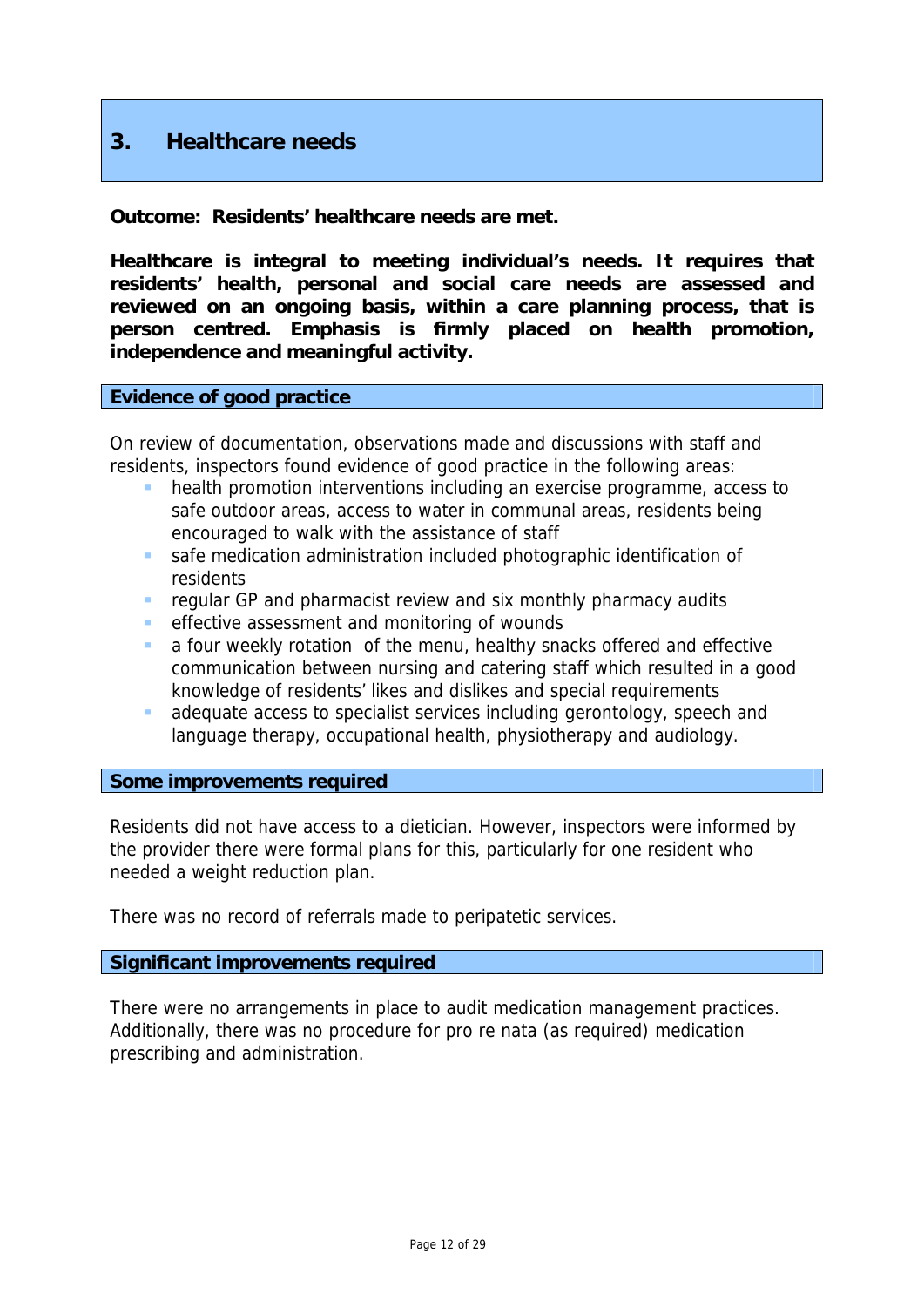# **4. Premises and equipment: appropriateness and adequacy**

**Outcome: The residential care setting provides premises and equipment that are safe, secure and suitable.** 

**A good physical environment is one that enhances the quality of life for residents and is a pleasant place to live. It meets residents' individual and collective needs in a comfortable and homely way, and is accessible, safe, clean and well-maintained. Equipment is provided in response to the assessed needs of each of the residents and maintained appropriately.** 

#### **Evidence of good practice**

On review of documentation, observations made and discussions with staff and residents, inspectors found evidence of good practice in the following areas:

- bedrooms are spacious and meet the requirements set out in the Standards
- all 24 residents with dementia have their own bedroom
- staff promoted regular toileting, availing of the residents' own en suite toilets. Hence, sluicing facilities were not needed and therefore were not provided
- four sitting rooms afford pleasant views of the grounds and promote privacy for residents to meet with visitors
- the most recent environmental health report illustrated compliance with relevant regulations
- cleaning procedures were in line with best practice
- access to three acres of maintained grounds, ample car parking space and safe gardens within the building complex for residents with cognitive impairment
- a system is in place for upkeep of physical premises
- provision of storage space for assistive equipment.

#### **Some improvements required**

There were a lack of landmarks, cueing and distinctive visual elements to orient residents and to promote their independence.

#### **Minor issues to be addressed**

There was a lack of wash-hand basins and antimicrobial gel near communal areas for infection control purposes. This meant that staff had to access a wash-hand basin in the staff room or in the en suite of residents' bedrooms.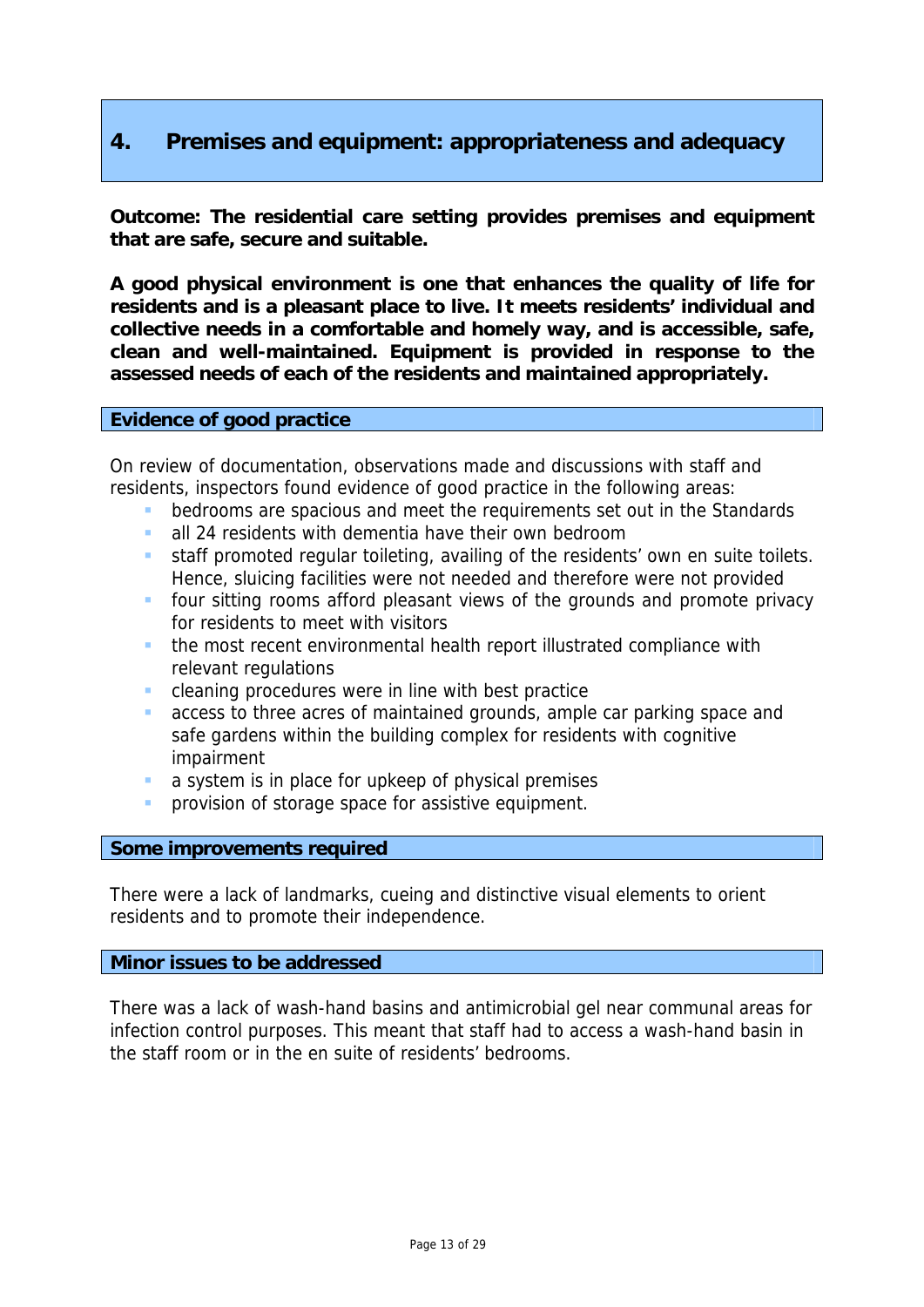# **5. Communication: information provided to residents, relatives and staff**

**Outcome: Information is relevant, clear and up to date for residents.** 

**Information is accessible, accurate, and appropriate to residents' and staff needs. Feedback is actively sought from residents and relatives and this informs future planning and service provision. Information is recorded and maintained in accordance with legal requirements and best practice and is communicated to staff on a need to know basis to ensure residents' privacy is respected.** 

**Evidence of good practice** 

On review of documentation, observations made and discussions with staff and residents, inspectors found evidence of good practice in the following areas:

- **the activities coordinator had completed a course on providing advocacy to** residents with dementia
- activities available to residents were displayed prominently, in large print and creatively to increase levels of participation
- **there were systems in place for regular communication between carers and** staff to ensure continuity of care for residents.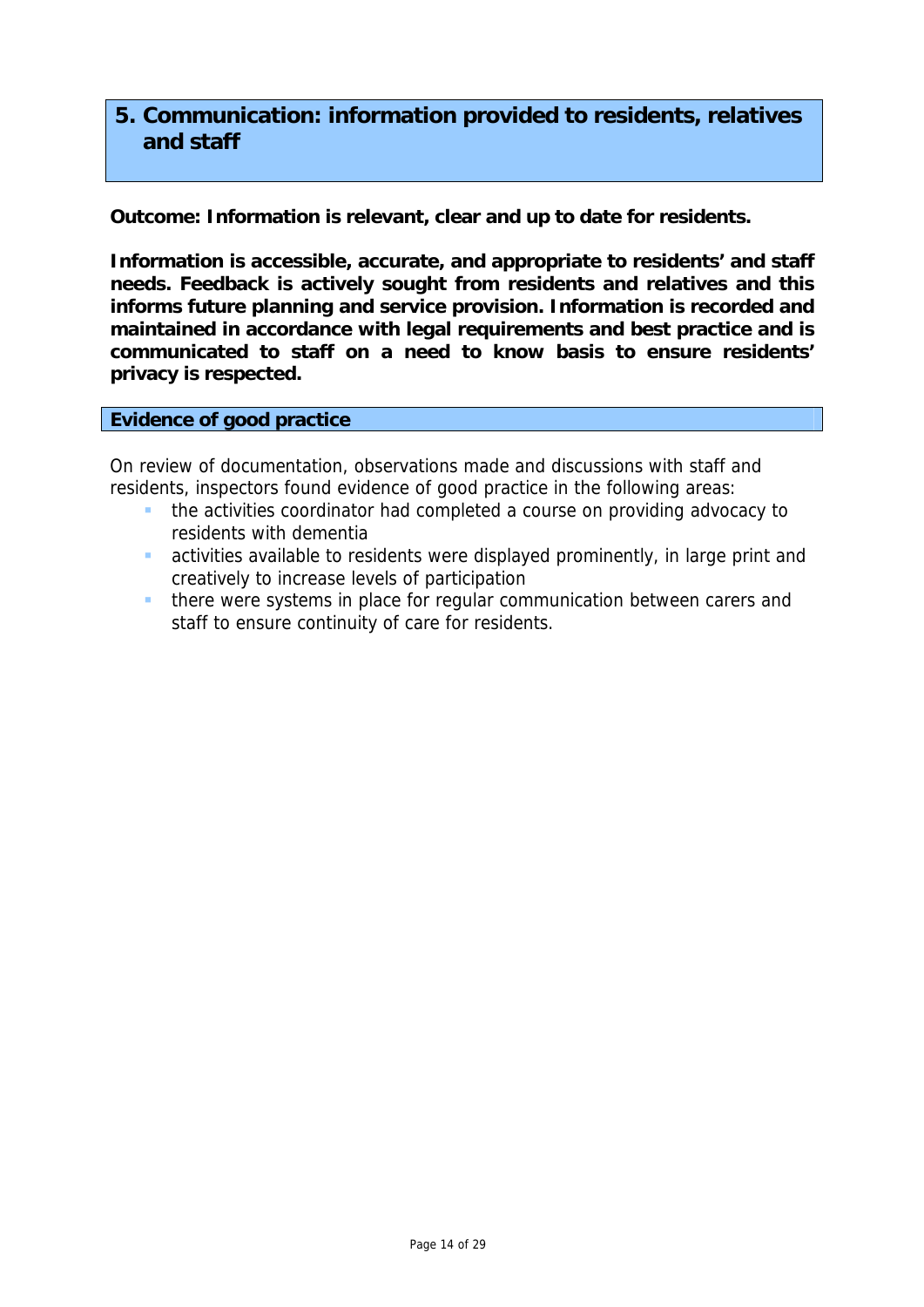# **6. Staff: the recruitment, supervision and competence of staff**

**Outcome: Staff are competent and recruited in sufficient numbers to meet residents' needs** 

**Staff numbers and skill-mix are determined by the size and complexity of the service and there should be sufficient competent staff on duty, both day and night, to meet the needs of residents. Robust recruitment and selection procedures ensure the appointment of suitably qualified and experienced staff. Staff are supported in their work by ongoing training and supervision.** 

#### **Evidence of good practice**

On review of documentation, observations made and discussions with staff and residents, inspectors found evidence of good practice in the following areas:

- **Garda Síochána vetting was in place for all staff**
- rotas were up to date and comprehensively completed and reflected the staff complement on the day of inspection.

### **Some improvements required**

The policy for the recruitment, selection and appointment of staff was not adhered to in that there was no evidence of three written references, qualifications, full employment history and medical/physical fitness of two personnel files reviewed by inspectors. These omissions compromised the provider's ability to determine fitness and suitability of staff employed to work with vulnerable older people.

#### **Significant improvements required**

There was little capital investment in staff training. Inspectors found that there were low levels of care staff with a relevant care qualification. Only three of the 26 care staff were qualified to Further Education and Training Awards Council (FETAC) level 5. The remaining care staff had no relevant qualification.

Only two staff nurses had received training in dementia-specific care in the last 12 months. There was no evidence of staff training in managing challenging behaviour. This was further illustrated when a resident was discharged within eight months of admission due to the inability to manage his challenging behaviour.

The provider gave inspectors a list of training provided to staff. It showed that only 10 out of the 45 staff employed at the centre had been provided with manual handling training since 2006. The provider stated that the trainer (a staff nurse and one of the directors of the company) provided the training to staff but it appeared that she last underwent a refresher course in manual handling in January 2006.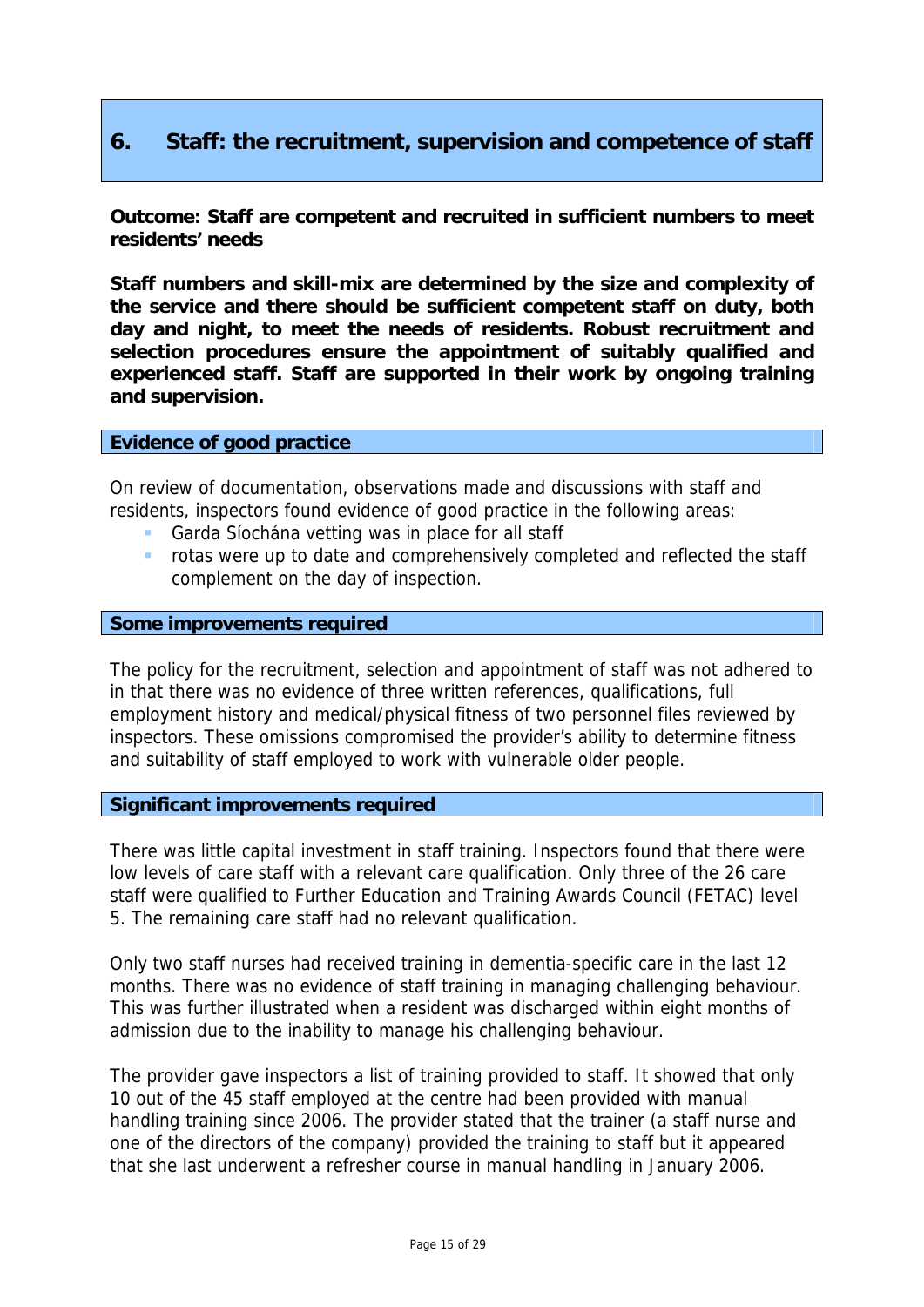Inspectors also observed on one occasion that a staff member inappropriately held a resident by the top of his trousers when he was assisted to transfer from a wheelchair to an armchair.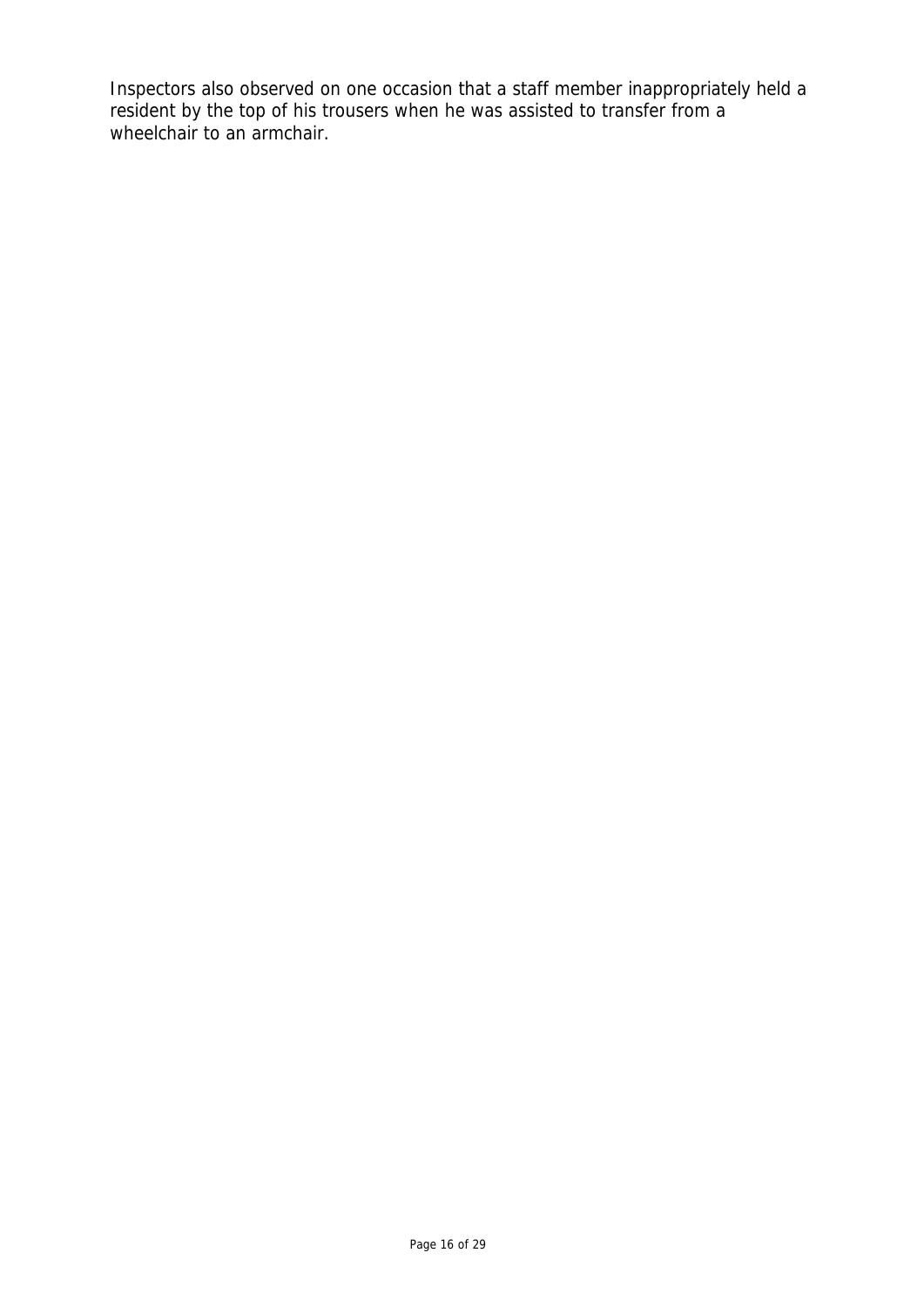# **Closing the visit**

At the close of the inspection visit a feedback meeting was held with the provider and the acting person in charge to report on the inspectors' findings, which highlighted both good practice and where improvements were needed.

#### **Acknowledgements**

The inspectors wish to acknowledge the cooperation and assistance of the residents, relatives, provider and staff during the inspection.

# **REPORT COMPILED BY**

Allison Cummings Inspector of Social Services Social Services Inspectorate Health Information and Quality Authority

15 June 2010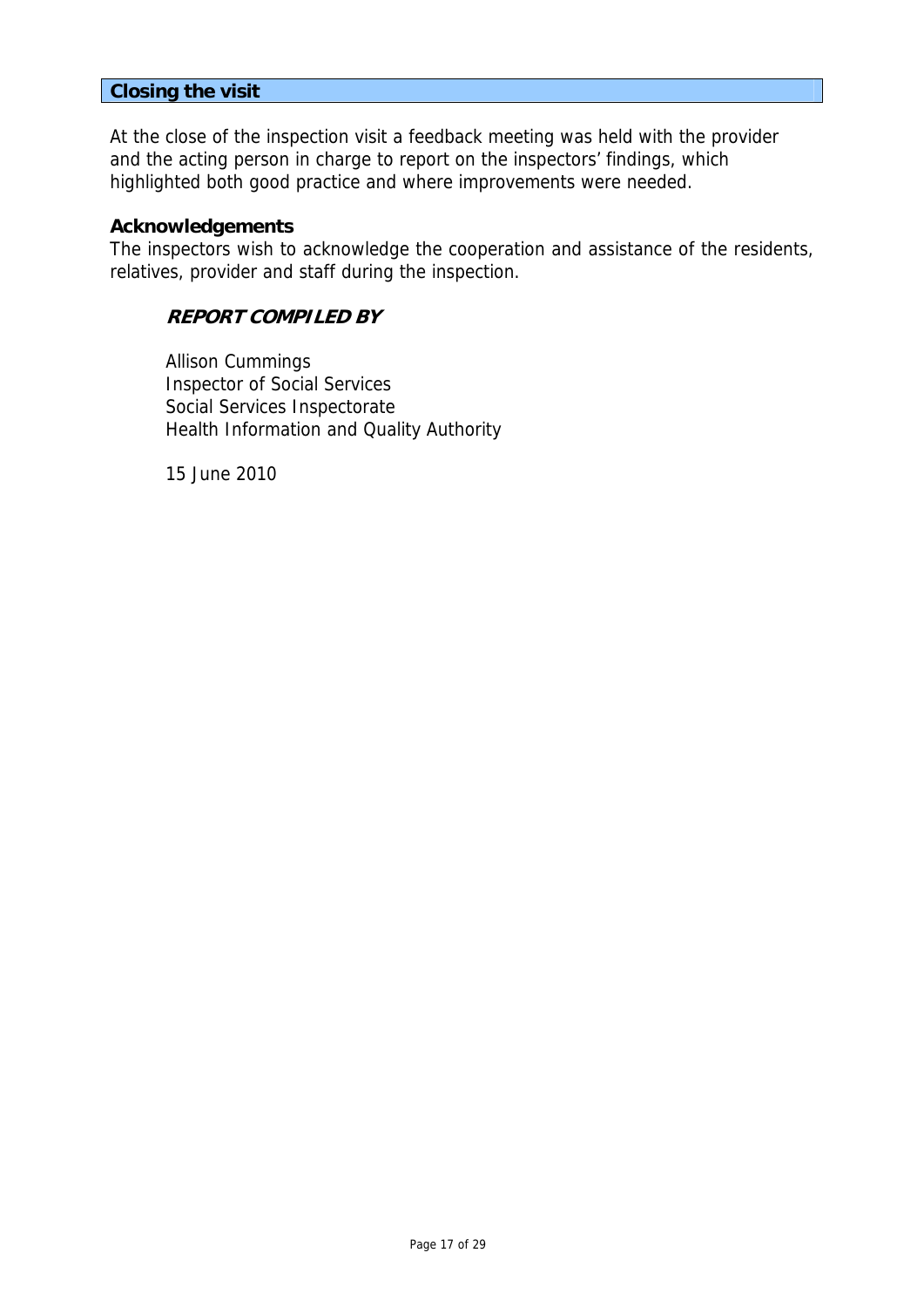**Health Information and Quality Authority Social Services Inspectorate** 



**Action Plan** 

# **Provider's response to inspection report**

| <b>Centre:</b>      | <b>Bishopscourt Residential Care Ltd</b> |
|---------------------|------------------------------------------|
|                     |                                          |
| <b>Centre ID:</b>   | 0200                                     |
|                     |                                          |
| Date of inspection: | 15 June 2010 and 16 June 2010            |
|                     |                                          |
| Date of response:   | 12 November 2010                         |
|                     |                                          |

### **Requirements**

These requirements set out what the registered provider must do to meet the Health Act 2007, the Health Act 2007 (Care and Welfare of Residents in Designated Centres for Older People) Regulations 2009 (as amended) and the National Quality Standards for Residential Care Settings for Older People in Ireland.

# **1. The provider is failing to comply with a regulatory requirement in the following respect:**

Restraint practices did not adhere to current best practice. Documentation was inadequate.

# **Action required:**

Make arrangements to aim for a restraint-free environment. In doing so, document the assessment of each resident prior to any consideration of physical restraint. The assessment must identify and consider:

- the specific medical symptom to be treated by the use of physical restraint
- the steps taken to identify the underlying physical and/or psychological causes of the medical symptom
- the alternative measures that have been taken, for how long, how recently and with what results
- the evidence that a physical restraint will benefit the symptom
- the risks involved in using the physical restraint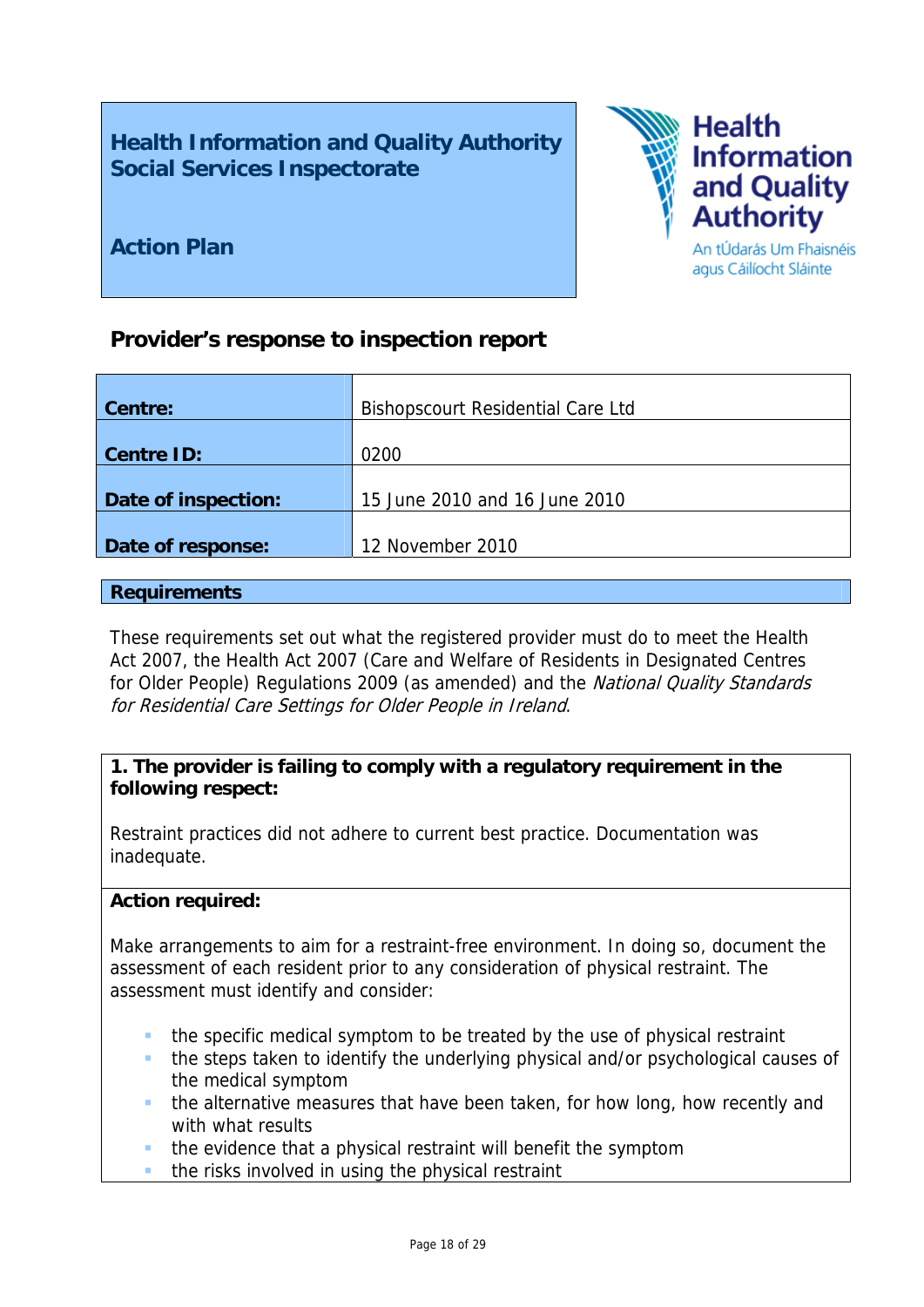- the specific circumstances under which physical restraint is being considered
- the type of physical restraint, period of physical restraint, and location of physical restraint.

# **Action required:**

Ensure that the resident is not restrained without his/her informed consent.

# **Action required:**

Keep a record of any occasion on which restraint is used, the nature of the restraint and its duration.

#### **Reference:**

Health Act, 2007 Regulation 25: Medical Records Standard 21: Responding to Behaviour that is Challenging

| Please state the actions you have taken or are planning to<br>take with timescales:                                                                                                                                                                                                                                                                                                                                                                                                                                                                                                          | Timescale: |
|----------------------------------------------------------------------------------------------------------------------------------------------------------------------------------------------------------------------------------------------------------------------------------------------------------------------------------------------------------------------------------------------------------------------------------------------------------------------------------------------------------------------------------------------------------------------------------------------|------------|
| Provider's response:                                                                                                                                                                                                                                                                                                                                                                                                                                                                                                                                                                         |            |
| Restraint assessments were completed on all relevant residents and<br>included details of the medical symptoms to be treated, the steps<br>taken to identify the underlying physical and /or psychological<br>causes of that symptom. The assessments examined the alternate<br>measures taken, the evidence that physical restraint would be<br>effective, any risks and the specific circumstances under which<br>physical restraint was being considered. The documentation now<br>contains all of the relevant information and all relevant residents'<br>signatures have been obtained. | Completed  |

# **2. The provider and the person in charge failed to comply with a regulatory requirement in the following respect:**

An alleged incident of abuse was poorly handled.

#### **Action required:**

Amend the policy so that it takes into account current legal requirements and best practice initiatives.

#### **Action required:**

Ensure that future incidences are fully and promptly investigated in accordance with the policies and procedures.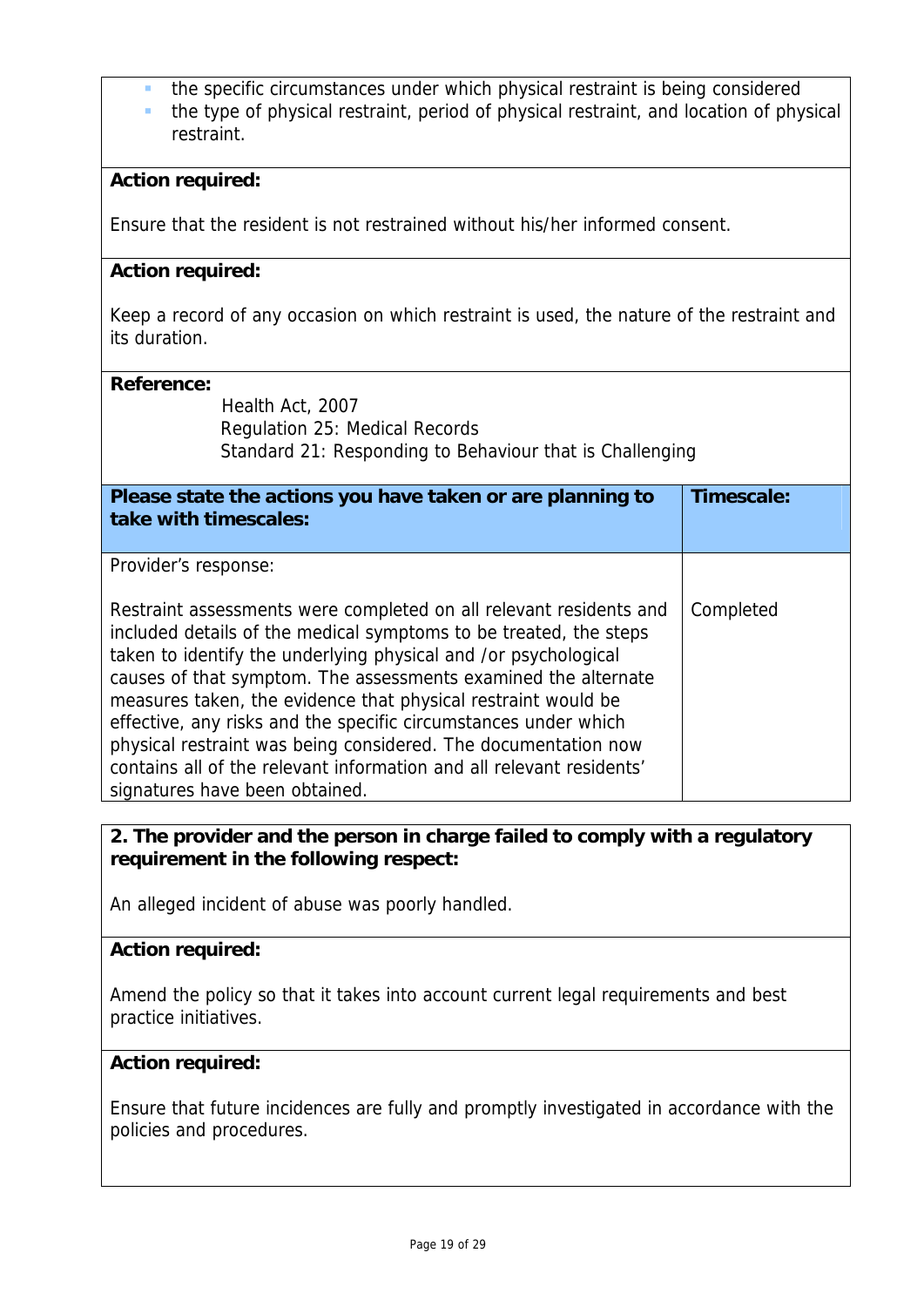# **Action required:**

Within three working days, the person in charge must notify the Chief Inspector of the occurrence of any allegation, suspected or confirmed abuse of any resident.

#### **Reference:**

| Reference:                                                                                                                                                                                         |            |  |
|----------------------------------------------------------------------------------------------------------------------------------------------------------------------------------------------------|------------|--|
| Health Act, 2007                                                                                                                                                                                   |            |  |
| Regulation 6: General Welfare and Protection                                                                                                                                                       |            |  |
| Standard 8: Protection                                                                                                                                                                             |            |  |
| Please state the actions you have taken or are planning to                                                                                                                                         | Timescale: |  |
| take with timescales:                                                                                                                                                                              |            |  |
|                                                                                                                                                                                                    |            |  |
| Provider's response:                                                                                                                                                                               |            |  |
| Our policy has been updated to meet current legal requirements<br>and to ensure the investigation procedure is clear and unambiquous<br>and that the relevant authorities are notified promptly as | Completed  |  |
| appropriate.                                                                                                                                                                                       |            |  |

# **3. The provider and the person in charge have failed to comply with a regulatory requirement in the following respect:**

The procedures in place for managing complaints were not effective.

#### **Action required:**

The provider must make certain that the appeals process is independent.

#### **Action required:**

The provider must ensure that the nominated person for dealing with complaints maintains a record of all complaints detailing the investigation and outcome of the complaint and whether or not the resident was satisfied.

#### **Action required:**

Establish and maintain a system for improving the quality and safety of care provided at, and the quality of life of residents in, the designated centre, which includes the review of complaints made.

#### **Reference:**

Health Act, 2007 Regulation 35: Review of Quality and Safety of Care and Quality of Life Regulation 39: Complaints Procedures Standard 6: Complaints

**Please state the actions you have taken or are planning to take with timescales:** 

**Timescale:**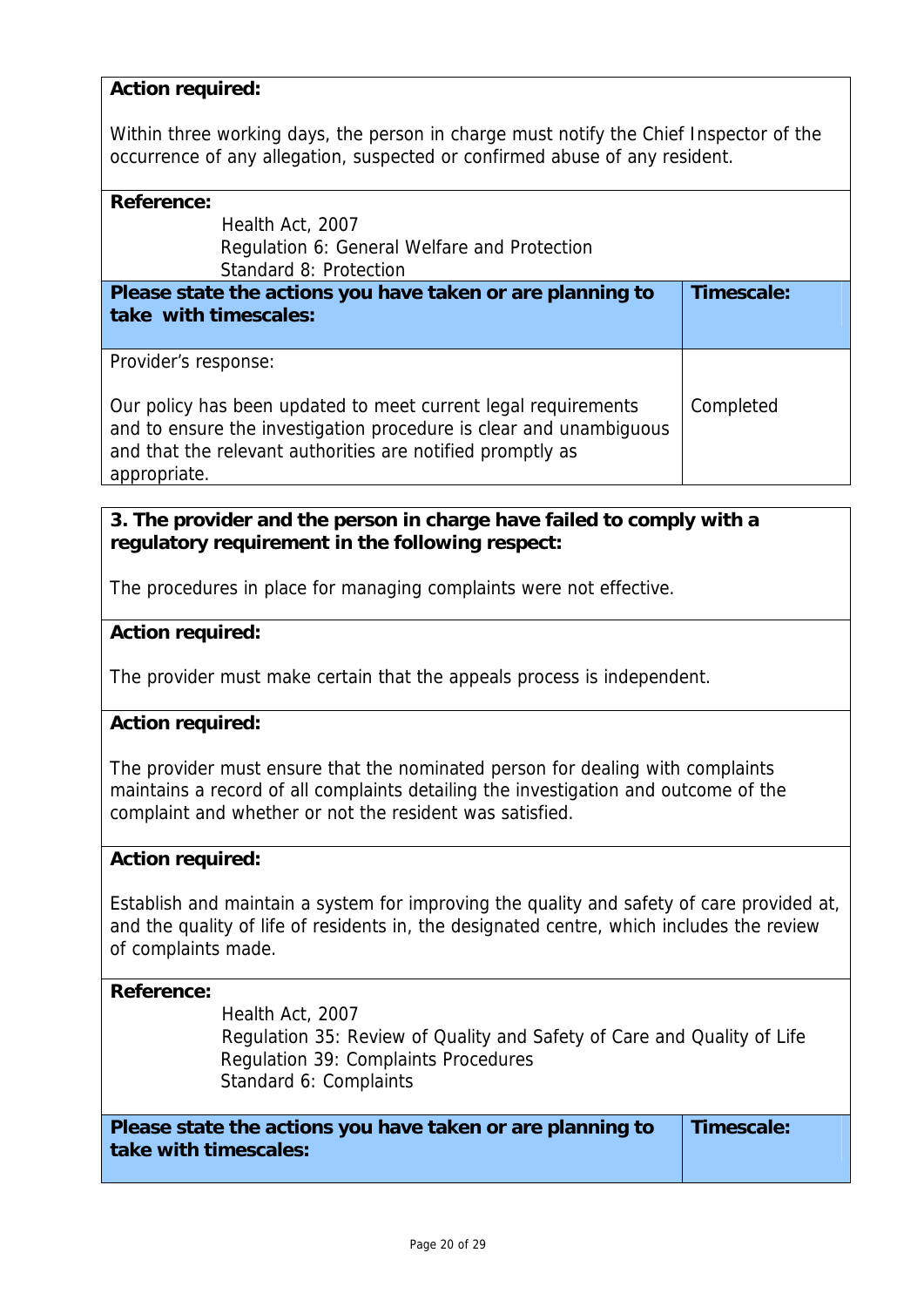| Provider's response:                                                                                                                                                                                                                                                                                                                                                                                                                                                                                                                               |           |
|----------------------------------------------------------------------------------------------------------------------------------------------------------------------------------------------------------------------------------------------------------------------------------------------------------------------------------------------------------------------------------------------------------------------------------------------------------------------------------------------------------------------------------------------------|-----------|
| Immediately following the inspection the complaint policy was<br>updated. A copy of the updated policy was sent to HIQA offices on<br>6 July 2010. The director of nursing is now the appeals officer,<br>meaning appeals are no longer heard by the complaints officer. All<br>complaints are now locked into medical tracking software used in<br>the sector and operating at the home for the past three years to be<br>tracked and outcomes outlined. Further, a monthly review by<br>management is undertaken to ensure improvements of care. | Completed |

# **4. The person in charge failed to comply with a regulatory requirement in the following respect:**

There were inadequate techniques to facilitate and encourage residents with dementia to communicate.

# **Action required:**

Make arrangements to facilitate and encourage residents with dementia to communicate, including the provision of techniques such as life stories, reminiscence, reality orientation, validation, sensory equipment and music.

#### **Reference:**

Health Act 2007 Regulation 11: Communication Standard: Supplementary Criteria for Dementia-Specific Residential Care Units for Older People

| Please state the actions you have taken or are planning to<br>take with timescales:                                                                                                                                                                                                                                                                                                                                                                                          | Timescale:                                        |
|------------------------------------------------------------------------------------------------------------------------------------------------------------------------------------------------------------------------------------------------------------------------------------------------------------------------------------------------------------------------------------------------------------------------------------------------------------------------------|---------------------------------------------------|
| Provider's response:<br>All staff received An Bord Altranais (Irish Nursing Board) approved<br>training in dementia and challenging behaviour on 4 August 2010<br>and 11 August 2010. Our activities coordinator has commenced<br>reminiscence therapy sessions in both group and one to one<br>settings. All staff promotes reality orientation through daily<br>conversation with residents. Visual cards are available for<br>communications with residents if necessary. | Training<br>complete. New<br>policies in place    |
| We have begun the process of collecting and collaborating with<br>residents and families for life books and memory boxes for<br>appropriate residents. Our sensory programme will be developed in<br>the immediate future                                                                                                                                                                                                                                                    | Programme to be<br>completed by 1<br>January 2010 |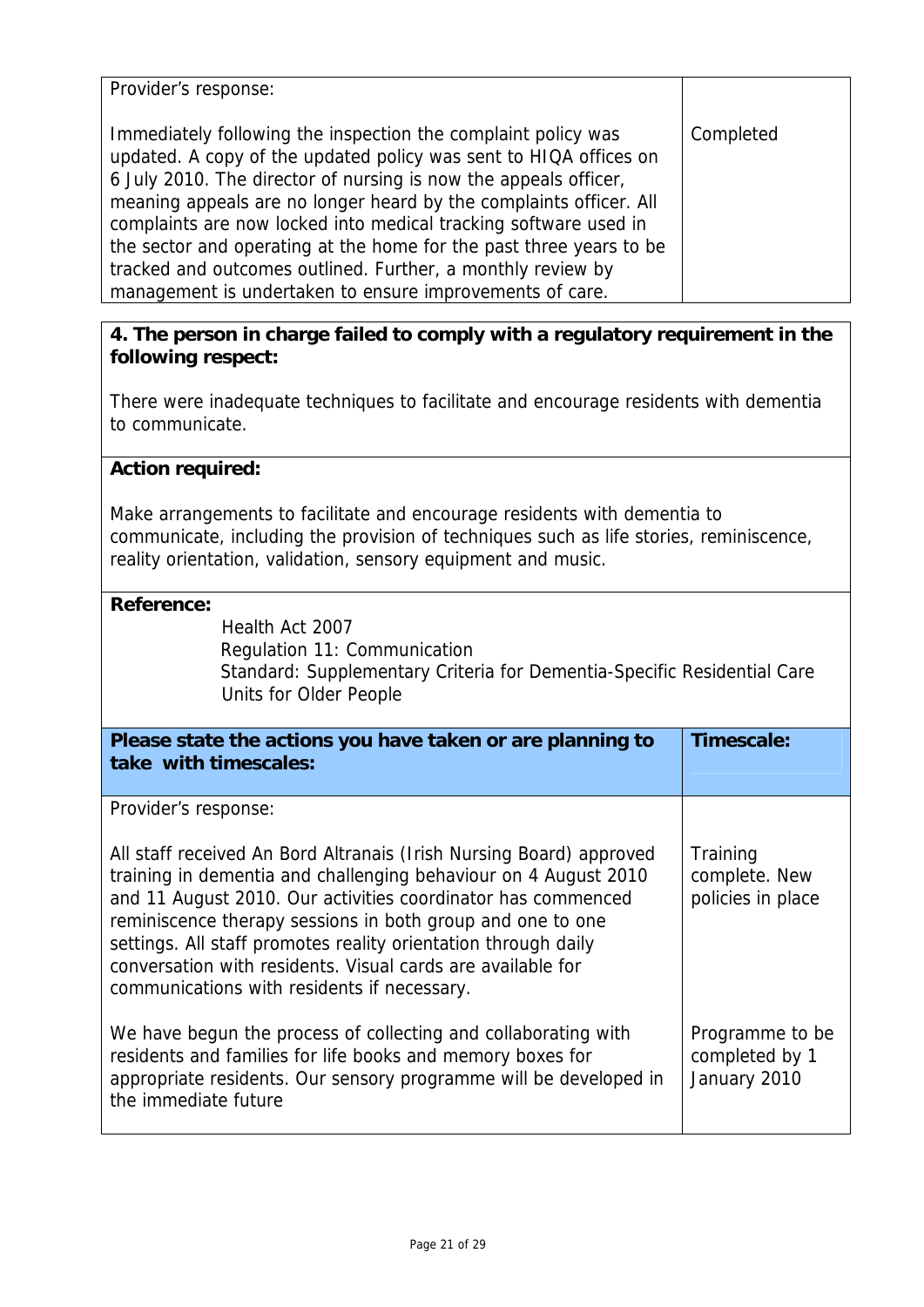# **5. The person in charge has failed to comply with a regulatory requirement in the following respect:**

There were low levels of care staff with a relevant care qualification.

There were low levels of training provided in dementia-specific care and manual handling. There was no evidence of training provided in managing challenging behaviours.

# **Action required:**

Make certain that staff members have access to education and training to enable them to provide care in accordance with contemporary evidence based practice.

### **Action required:**

Train all staff in the moving and handling of residents.

### **Reference:**

Health Act, 2007 Regulation 17: Training and Staff Development Regulation 31: Risk Management Procedures Standard 24: Training and Supervision Standard 26: Health and Safety

| Please state the actions you have taken or are planning to<br>take following the inspection with timescales:                                                                                                                                                                                                                                                                                  | Timescale:          |
|-----------------------------------------------------------------------------------------------------------------------------------------------------------------------------------------------------------------------------------------------------------------------------------------------------------------------------------------------------------------------------------------------|---------------------|
| Provider's response:                                                                                                                                                                                                                                                                                                                                                                          |                     |
| All staff have had training in dementia and challenging behaviour as<br>of 11 August 2010.                                                                                                                                                                                                                                                                                                    | Training complete   |
| We have informed staff of the HIQA requirements in manual<br>handling - the remaining staff will be trained by 31 October 2010.                                                                                                                                                                                                                                                               | 20 November<br>2010 |
| All but 10 of the staff have had updated training in manual handling<br>- the remaining staff will be trained by 31 October 2010.                                                                                                                                                                                                                                                             | 1 December 2010     |
| Our new director of nursing is qualified with an MA in gerontology<br>and has recently received approval to run An Bord Altranais<br>Category 1 courses for all staff in the nursing home. A complete<br>training schedule fort he coming year has been devised for staff. We<br>are also in the process of providing in services training with the<br>involvement of GPs and the pharmacist. | 26 October 2010     |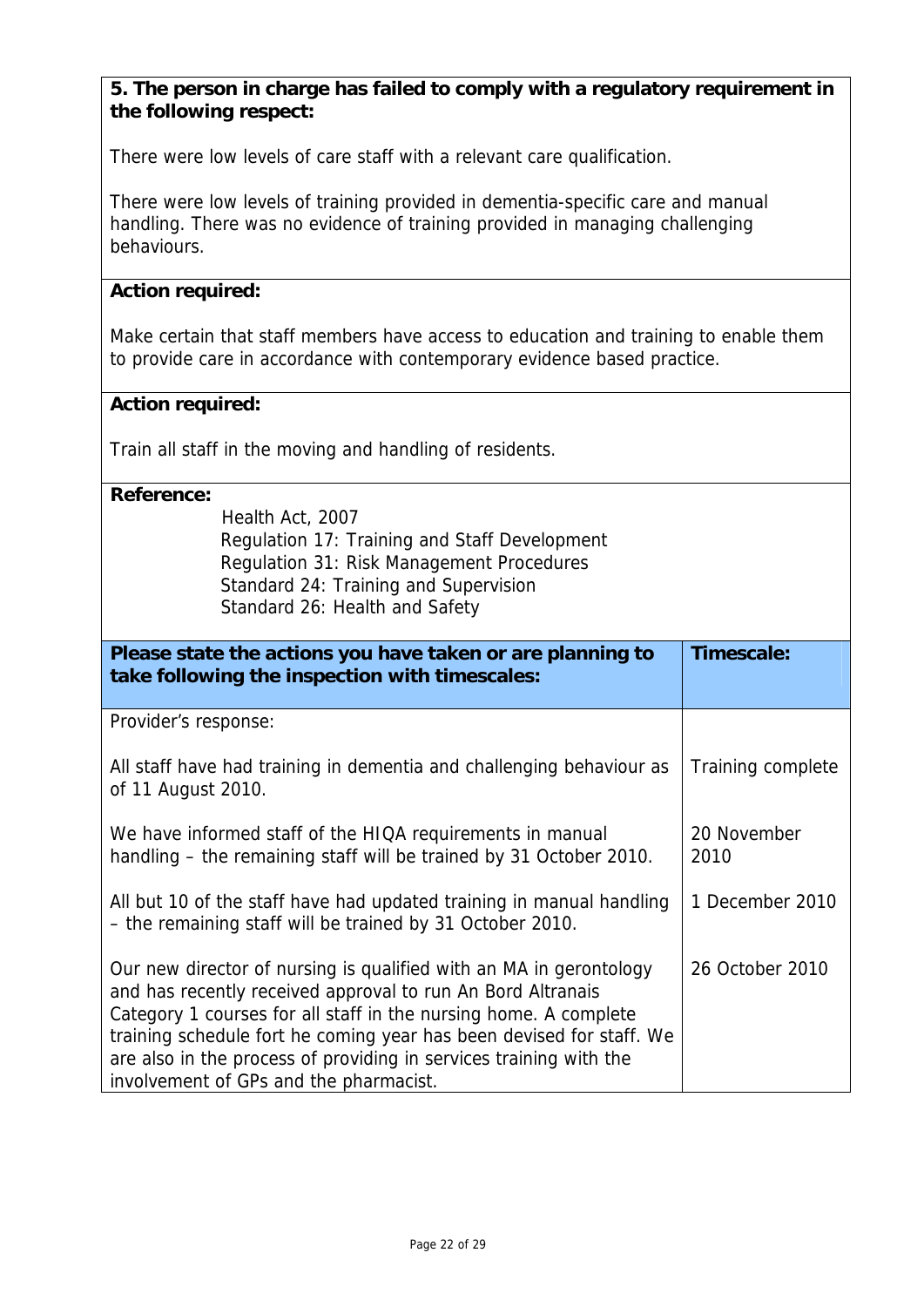# **6. The person in charge has failed to comply with a regulatory requirement in the following respect:**

There were insufficient staff deployed to meet the needs of residents.

# **Action required:**

Make certain that at all times the numbers of staff and skill mix of staff are appropriate to the assessed needs of residents, and the size and layout of the centre.

### **Reference:**

Health Act, 2007 Regulation 16: Staffing Standard 23: Staffing levels and Qualifications

| Please state the actions you have taken or are planning to<br>take with timescales:                                                                 | Timescale:      |
|-----------------------------------------------------------------------------------------------------------------------------------------------------|-----------------|
| Provider's response:                                                                                                                                |                 |
| Our director of nursing has re-examined our staff rotas and<br>matching patients' needs to staffing levels in the layout and size of<br>the centre. | 15 October 2010 |

# **7. The provider and the person in charge have failed to comply with a regulatory requirement in the following respect:**

There were two different systems for recording money and personal belongings in place. Additionally, the policy relating to residents' personal property and possessions had not been adhered to. These issues combined, compromised the security of residents' property and possessions.

# **Action required:**

The registered provider must ensure written policies and procedures relating to residents' personal property and possessions are operational.

# **Action required:**

The person in charge must ensure that a record is kept of each resident's personal property signed by the resident and this record must be kept up to date.

#### **Reference:**

Health Act, 2007 Regulation 7: Residents' Personal Property and Possessions Standard 9: The Resident's Finances

**Please state the actions you have taken or are planning to take with timescales: Timescale:**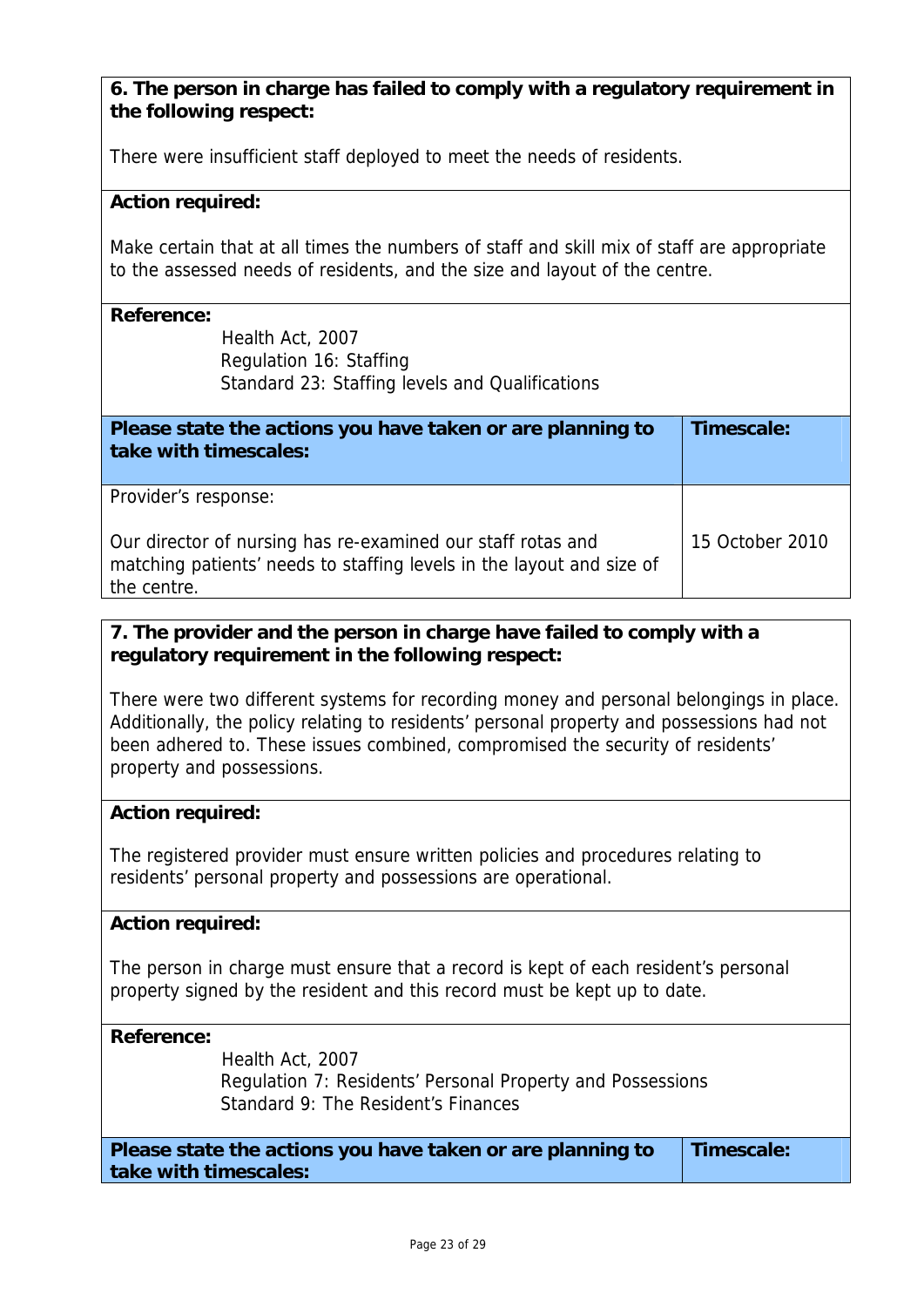| Provider's response:                                                                                                                                 |                     |
|------------------------------------------------------------------------------------------------------------------------------------------------------|---------------------|
| Our policy has been reviewed and all relevant staff have been<br>informed of procedure. A review of this policy implementation will<br>be conducted. | 15 November<br>2010 |

# **8. The provider and the person in charge have failed to comply with a regulatory requirement in the following respect:**

The dining experience was not enjoyed by residents in that:

- residents were seated for long periods prior to meals being served
- meals were served to some residents at different times from others dining with them
- the room was hot with poor ventilation
- there was inadequate space which made it difficult for some residents to get in and out of their chairs.

Outside of meal times, the dining room was locked, preventing residents from accessing this communal space.

# **Action required:**

The person in charge must make certain that at all times the numbers of staff are appropriate to the assessed needs of residents, and the size and layout of the centre. This includes the staff employed to prepare meals for residents and care staff who assist with setting the dining area.

# **Action required:**

The provider must review the size and layout of the dining room so that is accessible to residents at all times, and suitable for residents' needs.

# **Action required:**

The provider must make sure that the ventilation and heating in communal areas is suitable for residents.

# **Action required:**

The provider must make certain that communal areas, including the dining room, can be used by residents.

# **Reference:**

| Health Act, 2007                                |
|-------------------------------------------------|
| Regulation 16: Staffing                         |
| Regulation 19: Premises                         |
| Standard 25: Physical Environment               |
| Standard 23: Staffing levels and Qualifications |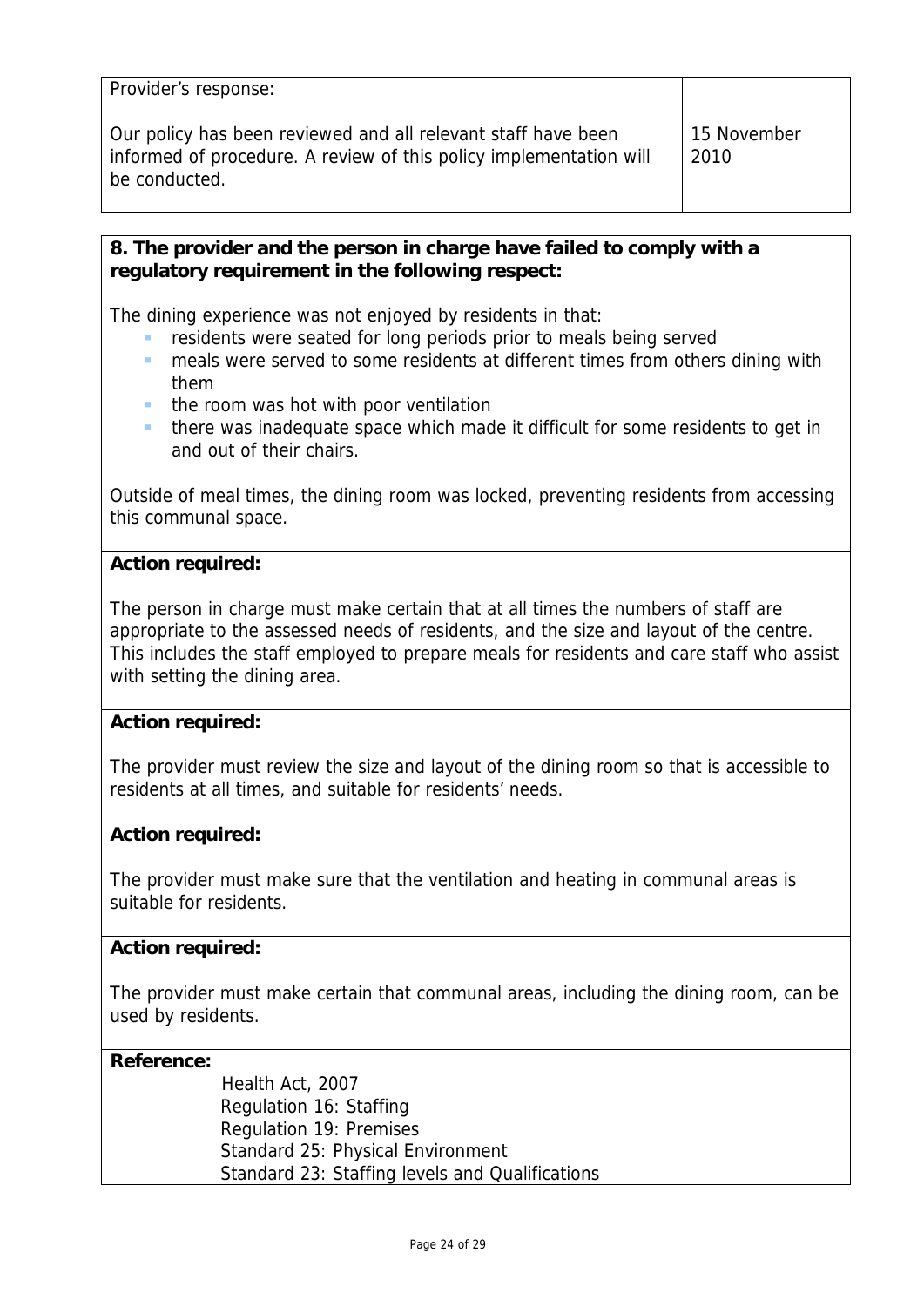| Please state the actions you have taken or are planning to<br>take with timescales: | Timescale:      |
|-------------------------------------------------------------------------------------|-----------------|
| Provider's response:                                                                |                 |
| They layout of the dining room has been reviewed to ensure easy                     | Completed by 30 |
| access for residents.                                                               | September 2010  |
| We have reviewed and changed our practice in relation to the                        | Completed by 30 |
| serving of meals and have eliminated the delays.                                    | September 2010  |

**9. The provider is failing to comply with a regulatory requirement in the following respect:** 

Care plans did not address residents' social needs.

# **Action required:**

Ensure each resident's social needs are set out in an individual care plan.

#### **Reference:**

Health Act 2007 Regulation 8: Assessment and Care Plan Standard 11: The Resident's Care Plan

| Please state the actions you have taken or are planning to<br>take with timescales: | Timescale:                                                         |
|-------------------------------------------------------------------------------------|--------------------------------------------------------------------|
| Provider's response:                                                                |                                                                    |
| Residents' social preferences are now always included in residents'<br>care plans   | Update of existing<br>care plans<br>completed 30<br>September 2010 |

# **10. The provider has failed to comply with a regulatory requirement in the following respect:**

Medication management practices were inadequate in that there was no:

- arrangements in place to audit medication management practices
- **PEDFING ASSET FORM** (as necessary) medication prescribing and administration.

# **Action required:**

Amend written operational policies to include the prescription and administration of PRN (as required) medicines to residents.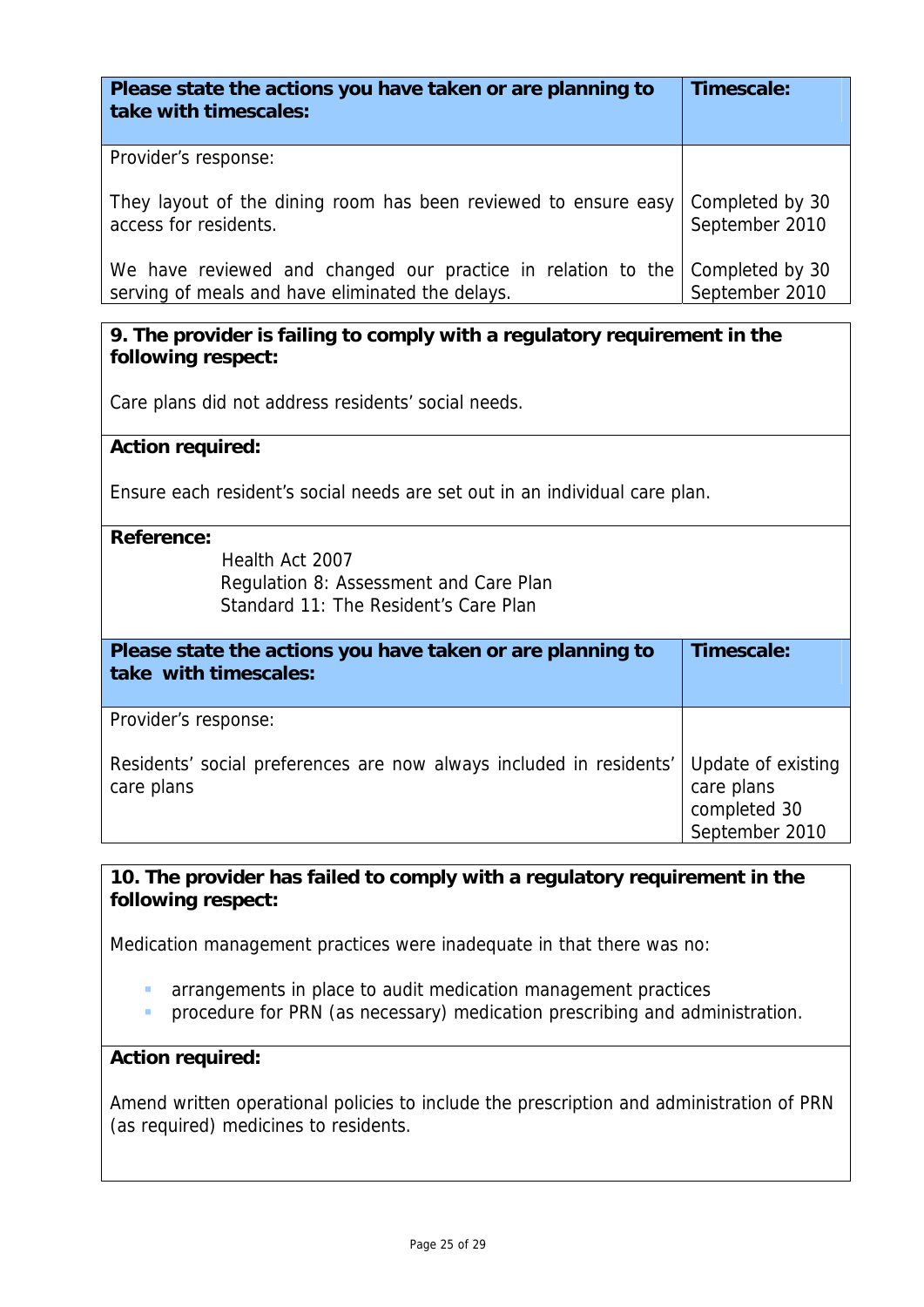## **Action required:**

Audit medication management practices on a regular basis to ensure effective and safe resident care.

#### **Reference:**

Health Act, 2007 Regulation 33: Ordering, Prescribing, Storing and Administration of **Medicines** Standard 14: Medication Management

| Please state the actions you have taken or are planning to<br>take with timescales:                                       | Timescale:                |
|---------------------------------------------------------------------------------------------------------------------------|---------------------------|
| Provider's response:                                                                                                      |                           |
| Our medication policy was updated to include PRN medicines and<br>auditing and a copy sent to HIQA office on 6 July 2010. | Completed 23<br>June 2010 |

# **11. The provider has failed to comply with a regulatory requirement in the following respect:**

There was no evidence of referrals made to peripatetic services.

Residents did not have access to a dietician.

#### **Action required:**

Facilitate residents to have access to a dietician if required.

### **Action required:**

Keep records of all referrals made to specialist services.

#### **Reference:**

Health Act 2007 Regulation 9: Health Care Standard 13: Healthcare

| Please state the actions you have taken or are planning to<br>take with timescales:                                                                        | Timescale:  |
|------------------------------------------------------------------------------------------------------------------------------------------------------------|-------------|
| Provider's response:                                                                                                                                       |             |
| A dietician has been made available to residents as and from 5 July<br>2010. Staff also received a talk on nutrition from the dietician on 6<br>June 2010. | 6 July 2010 |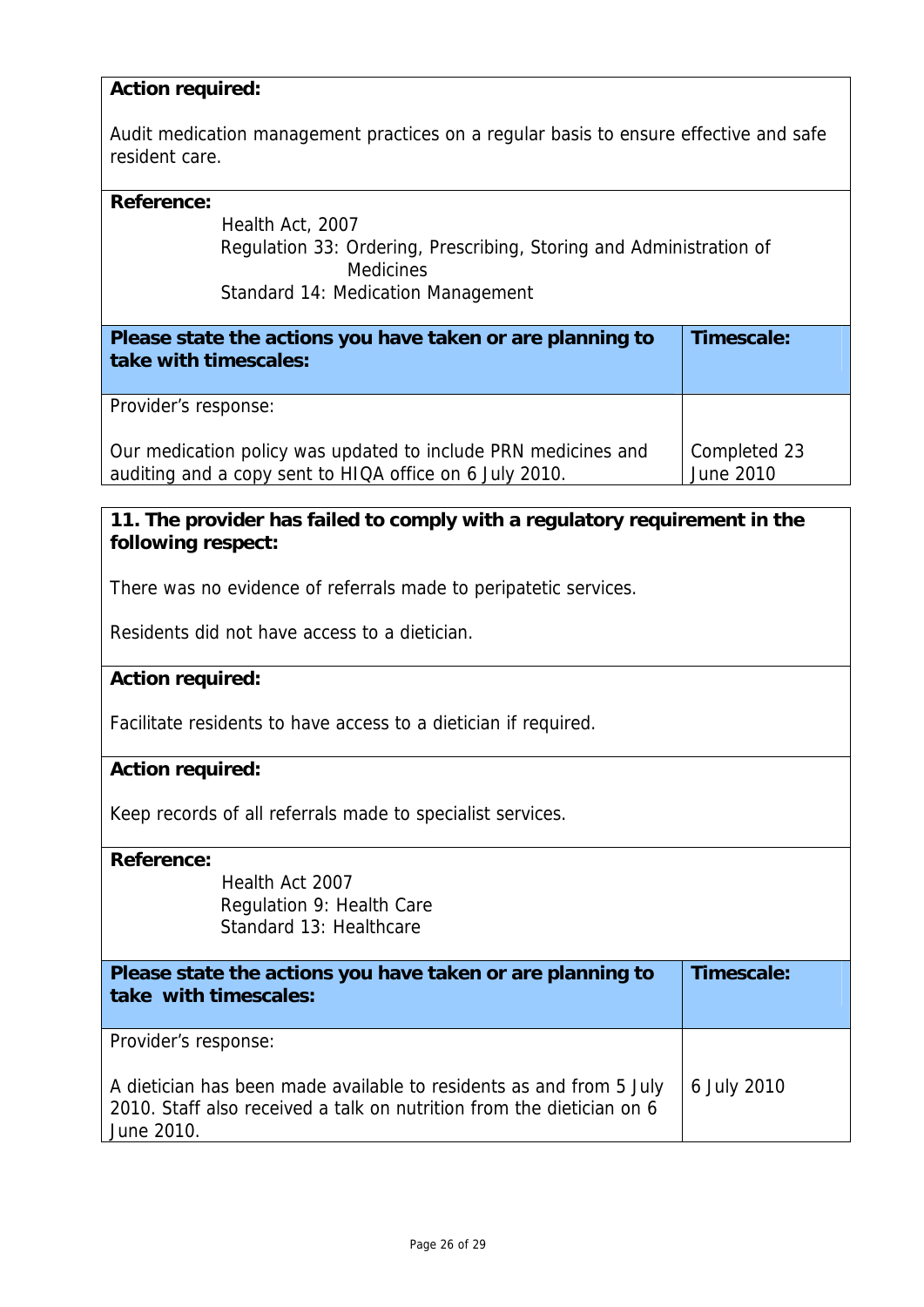# **12. The provider is failing to comply with a regulatory requirement in the following respect:**

The physical environment for residents with dementia lacked landmarks, cueing and distinctive visual elements to orient residents and to promote their independence.

# **Action required:**

The physical design and layout of the premises to be used as the designated centre meets the needs of each resident with dementia.

### **Reference:**

Health Act 2007 Regulation 19: Premises Standard 25: Physical Environment Supplementary Criteria for Dementia-specific Residential Care Units for Older People

| Please state the actions you have taken or are planning to<br>take with timescales: | Timescale:                     |
|-------------------------------------------------------------------------------------|--------------------------------|
| Provider's response:                                                                |                                |
| The facility now features landmarks and cues to help orient<br>residents.           | Completed 30<br>September 2010 |

# **13. The provider is failing to comply with a regulatory requirement in the following respect:**

The policy for the recruitment, selection and appointment of staff was not adhered to in that there was no evidence of three written references, qualifications, full employment history and medical/physical fitness when two personnel files were reviewed.

# **Action required:**

With respect to staff working in the centre, obtain the information and documents as specified in Schedule 2.

# **Reference:**

Health Act 2007 Regulation 18: Recruitment Standard 22: Recruitment

| Please state the actions you have taken or are planning to<br>take with timescales: | Timescale:  |
|-------------------------------------------------------------------------------------|-------------|
| Provider's response:                                                                |             |
|                                                                                     | 15 November |
| We are in the process of accumulating all of the above information.                 | 2010        |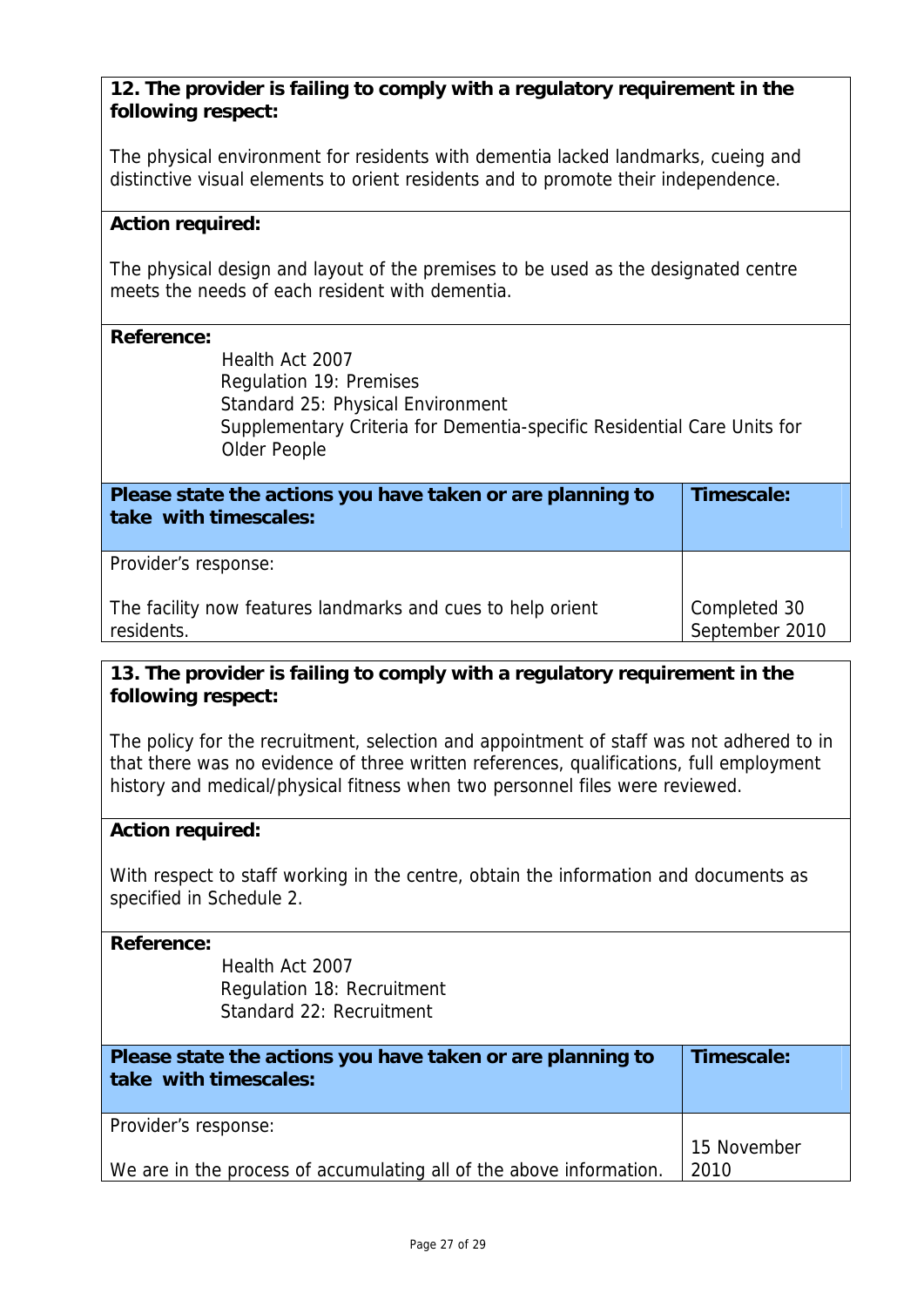# **Recommendations**

**These recommendations are taken from the best practice described in the National Quality Standards for Residential Care Settings for Older People in Ireland and the registered provider should consider them as a way of improving the service.**

| <b>Standard</b>                                       | <b>Best practice recommendations</b>                                                                                                                                                                                                                                                                                                                                              |
|-------------------------------------------------------|-----------------------------------------------------------------------------------------------------------------------------------------------------------------------------------------------------------------------------------------------------------------------------------------------------------------------------------------------------------------------------------|
| Standard 6:<br>Complaints                             | The person in charge ensures that complaints and comments are raised<br>at team meetings for feedback and future learning. Measures required<br>for improvement are put in place.                                                                                                                                                                                                 |
| Standard 24:<br>Training and<br>Supervision           | All newly recruited care staff and those in post less than one year<br>commence training to FETAC Level 5 or equivalent within two years of<br>taking up employment. Long standing care staff have their competency<br>and skills assessed to determine their need for further training and<br>suitable arrangements are put in place to meet their identified training<br>needs. |
| Standard 11:<br><b>The</b><br>Resident's<br>Care Plan | The care plan meets clinical guidelines produced by professional bodies<br>concerned with the care of older people, particularly with respect to the<br>linkage between the aims and interventions identified for each resident.                                                                                                                                                  |
| Standard 26:<br>Health and<br>Safety                  | Alcohol rub and hand-washing facilities are prominently sited throughout<br>the residential care setting in accordance with current infection control<br>guidelines. They are available with separate hand-washing sinkS in<br>areas where infected material and/or clinical waste is handled.                                                                                    |